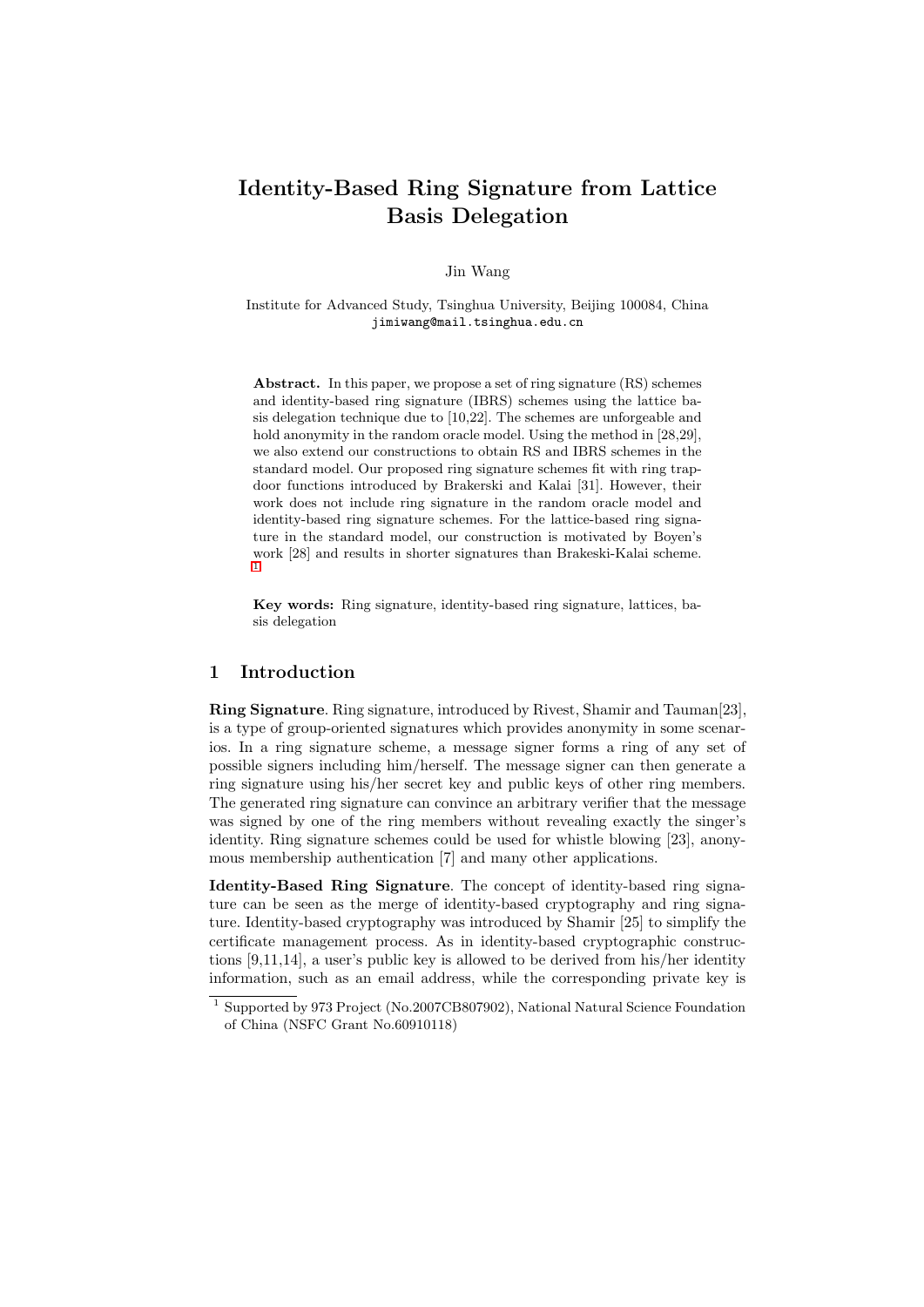calculated by a trusted authority called Key Generator Center (KGC).The first identity-based ring signature scheme was proposed in [27]. Since then, several construction have been proposed based on pairings [2,12] and Strong RSA assumptions [30].

Motivations. Up to date, most of the existing ring signature and identity-based ring signature constructions are based on hard number theory assumptions ranging from the Strong RSA [7,23] assumptions and the discrete logarithm problem [1,17] to the bilinear pairings with diffie-hellman problems [26,27]. However, above underlying number theory problems will be solvable if practical quantum computers become reality, so it implies a potential security threat to these schemes. Thus, a natural question one can ask is how to design ring signature systems that are secure in the quantum environment. In recent years, lattices have emerged as a possible alternative to number theory. Lattice-based cryptography began with the seminal work of Ajtai[3], who showed that it is possible to construct families of cryptographic functions in which average-case security provably related to the worst-case complexity of hard lattice problems. Latticebased constructions also enjoy relatively efficient implementations, as well as great simplicity. In addition, lattice-based cryptography is believed to be secure against quantum computers.

Our Contribution. Following above discussion, in this paper, we focus on constructing ring signature and identity-based ring signature schemes from lattices. The idea behind our construction is based on the lattice delegation method due to [10,22]. In our ring signature scheme, the public/secret key pair of each user is simply a matrix  $\mathbf{A} \in \mathbb{Z}_q^{n \times m}$  and a corresponding short basis  $\mathbf{B} \in \mathbb{Z}^{m \times m}$  for the lattice  $\Lambda^{\perp}(A)$ . As explored in prior works[3,14], short basis can be treated as a trapdoor for the corresponding lattice. In the ring signature approach, for the ring set R of size  $l$ , the singer constructs a public lattice corresponding to the ring set as  $\mathbf{A}_R = [\mathbf{A}_1 \mid \dots \mid \mid \mathbf{A}_l]$  (for  $i \in R, 1 \le i \le l$ ). Following the "hash-and-sign" paradigm as in [16], a message m is hashed to some point  $y = H(m)$ . Using the basis delegation technique, each member in  $R$  should be able to deduce a signature (short vector e) on m that satisfied  $A_{R}e = y \mod q$ . Since short basis for lattices essentially functions like cryptographic trapdoors, only the ring members in  $R$  can generate the signature successfully. The above construction can be generalized to obtain the first identity-based ring signature scheme from lattice. Our ring signature and identity-based ring signature schemes hold anonymity and unforgeability in the random oracle model. Moreover, using the similar technique in [28,29] , we can modify our basic constructions to obtain a ring signature and an identity-based ring signature scheme in the standard model. To the best of author's knowledge, our constructions constitute of the first lattice-based ring signature and identity-based ring signature schemes in the random oracle model and achieve shorter signatures than Brakeski and Kalai's work in the standard model.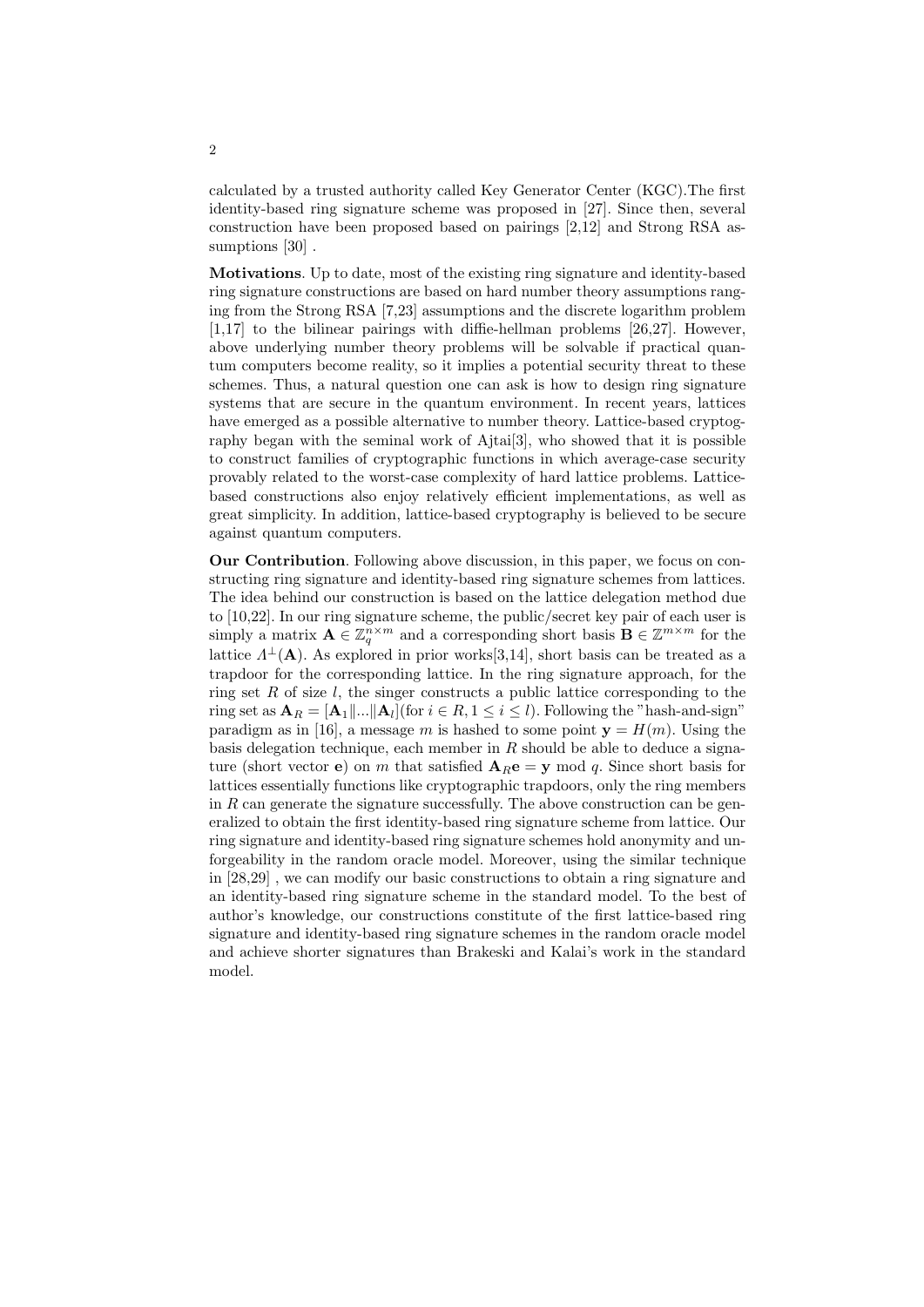#### 1.1 Related Work

Comparing with Brakerski and Kalai's Work. Brakerski and Kalai [31] recently presented a generic framework for constructing ring signature schemes in the standard model, and obtained a corresponding scheme based on SIS assumption. Our proposed ring signature schemes fit with ring trapdoor functions in [31] at a technical level. However, their work does not include ring signature in the random oracle model and identity-based ring signature schemes. For the lattice-based ring signature in the standard model, our construction is motivated by Boyen's work [28] and results in shorter signature than Brakeski-Kalai scheme.

Lattice-based Signature. Our cryptographic constructions is based on the hardness assumption of the Small Integer Solution Problem (SIS)[24]. For reasonable choices of parameters, SIS is as hard as the shortest vector problem (SVP) in lattices. Gentry, Peikert, and Vaikuntanathan [16] constructed a kind of trapdoor primitive called Pre-image Sampling functions that, given a basis of a hard integer lattice, samples lattice points from a Discrete Gaussian probability distribution whose standard deviation is essentially the length of the longest Gram-Schmidt vector of the basis. As the application of above trapdoors, Gentry et al. [16] constructed "hash and sign" digital signature schemes based on SIS. Another notable recent work is due to Cash et al.[9] who constructed a basis delegation technique that allows one to derive a short basis of a given lattice using a short basis of a related lattice. Using this basis delegation technique, Cash et al.[9] also constructed a stateless signature of lattice-based constructions.

# 2 Preliminaries

#### 2.1 Notation

For a positive integer d, [d] denotes the set  $\{1, ..., d\}$ . For an  $n \times m$  matrix **A**, let  $\mathbf{A} = [\mathbf{a}_1, ..., \mathbf{a}_m],$  where  $\mathbf{a}_i$  denotes the *i*-th column vector of **A**. We define  $\|\mathbf{a}\|$ for the Euclidean norm of **a**, and  $||\mathbf{A}|| = \max_{i \in [m]} ||\mathbf{a}_i||$ .

# 2.2 Lattices

Lattices. Let  $\mathbf{B} = \{\mathbf{b}_1, ..., \mathbf{b}_n\} \in \mathbb{R}^n$  consist of n linearly independent vectors. A *n*-dimensional lattice  $\Lambda$  generated by **B** is defined as

$$
\Lambda = \mathcal{L}(\mathbf{B}) = \{ \mathbf{B}\mathbf{c} : \mathbf{c} \in \mathbb{Z}^n \}
$$

Here **B** is called a *basis* of the lattice  $\Lambda = \mathcal{L}(\mathbf{B})$ . For a basis  $\mathbf{B} = {\mathbf{b}_1, ..., \mathbf{b}_n}$ , let  $\tilde{\mathbf{B}}$  denote its *Gram-Schmidt orthogonalization*, defined iteratively as follows:  $b_1 =$  $b_1$ , and for  $i = 2, ..., n$ ,  $\widetilde{b}_i$  is the component of  $b_i$  orthogonal to span $(b_1, ..., b_{i-1})$ .

Hard Random Lattices. In this paper our cryptographic constructions will build on a certain family of m-dimensional integer lattices defined by Ajtai [5].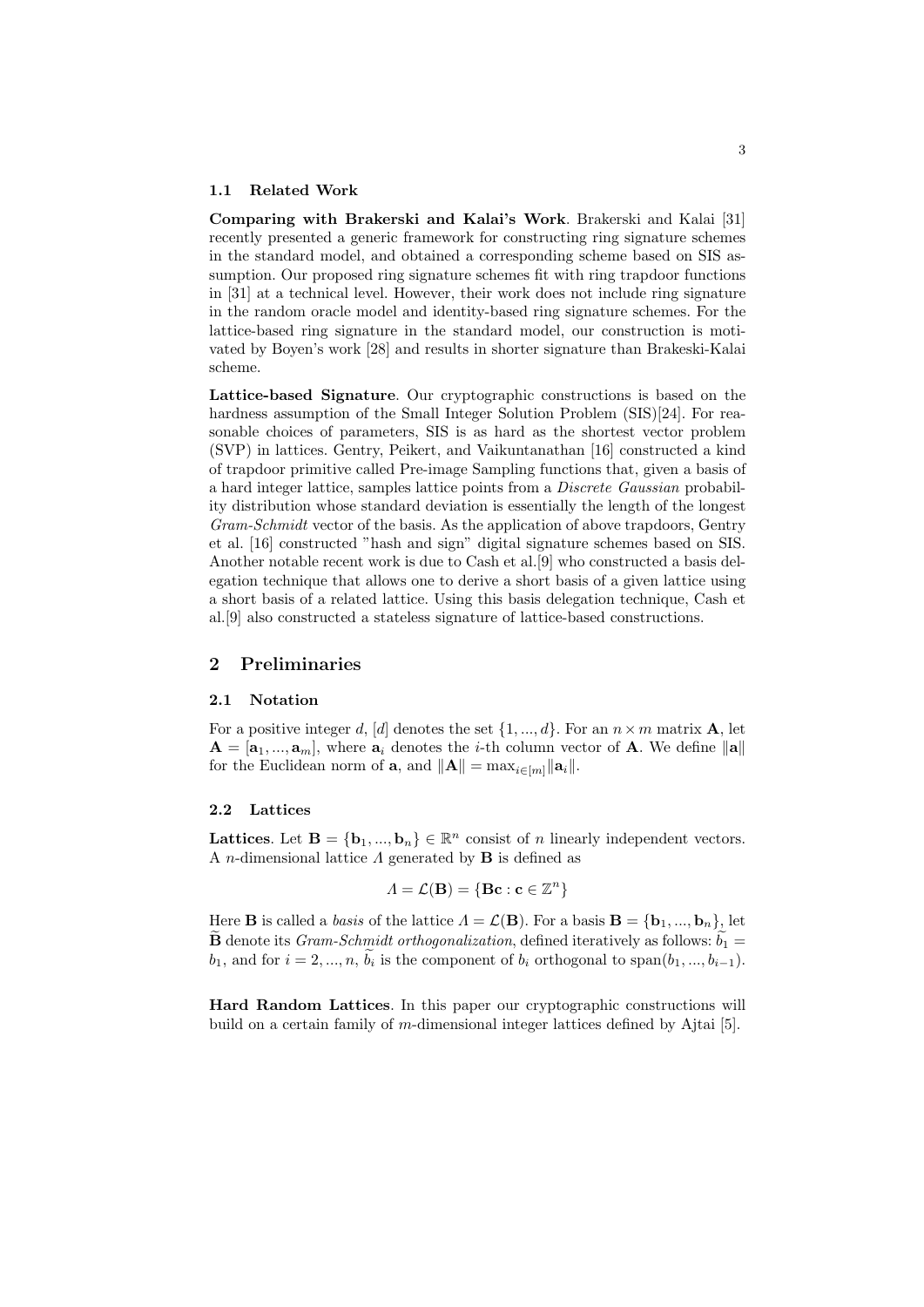**Definition 1.** Given a matrix  $A \in \mathbb{Z}_q^{n \times m}$  for some integers  $q, m, n$ , define:

1 .  $\Lambda^{\perp}(\mathbf{A}) = \{ \mathbf{e} \in \mathbb{Z}^m : \mathbf{A}\mathbf{e} = 0 \bmod q \}$ 2.  $\Lambda_{\mathbf{y}}^{\perp}(\mathbf{A}) = \{ \mathbf{e} \in \mathbb{Z}^m : \mathbf{A}\mathbf{e} = \mathbf{y} \bmod q \}$  $3$ .  $\Lambda(\mathbf{A}) = \{ \mathbf{y} \in \mathbb{Z}^m : \mathbf{y} = \mathbf{A}^T \mathbf{w} \bmod q, \text{ for some } \mathbf{w} \in \mathbb{Z}^n \}$ 

Observe that  $\Lambda_{\mathbf{y}}^{\perp}(\mathbf{A}) = \mathbf{t} + \Lambda^{\perp}(\mathbf{A}) \mod q$  where **t** is an arbitrary solution (over  $\mathbb{Z}^m$ ) of the equation  $\mathbf{At} = \mathbf{y} \mod q$ . Thus  $\Lambda^{\perp}_{\mathbf{y}}(\mathbf{A})$  is the coset of  $\Lambda^{\perp}(\mathbf{A})$ .

Discrete Gaussians on Lattices. Here we review Gaussian functions used in lattice based cryptographic constructions. For any  $r > 0$  the Gaussian function on  $\mathbb{R}^n$  centered at **c** with deviation parameter r is defined as

$$
\forall \mathbf{x} \in \mathbb{R}^n, \rho_{r,\mathbf{c}}(x) = \exp(-\pi \|\mathbf{x} - \mathbf{c}\|^2 / r^2)
$$

For any  $\mathbf{c} \in \mathbb{R}^n$ ,  $r > 0$  and *n*-dimensional lattice  $\Lambda$ , the discrete gaussian distribution over  $\Lambda$  is defined as

$$
\forall \mathbf{x} \in \Lambda, D_{\Lambda_{r,\mathbf{c}}}(x) = \frac{\rho_{r,\mathbf{c}}(\mathbf{x})}{\rho_{r,\mathbf{c}}(\Lambda)}
$$

For a fixed vector  $y \in \mathbb{Z}_q^n$  in the span of a matrix  $\mathbf{A} \in \mathbb{Z}_q^{n \times m}$ , define the coset of  $\Lambda^{\perp}(\mathbf{A})$  as  $\Lambda_y^{\perp}(\mathbf{A}) = \{ \mathbf{e} \in \mathbb{Z}^m : \mathbf{A}\mathbf{e} = \mathbf{y} \,\text{mod} \,q \} = \mathbf{t} + \Lambda^{\perp}(\mathbf{A}) \,\text{mod} \,q; \,\text{where } \mathbf{t}$ is an arbitrary solution (over  $\mathbb{Z}$ ) of the equation  $\mathbf{At} = \mathbf{y} \mod q$ . The Gaussian on  $\Lambda_y^{\perp}(\mathbf{A})$ , which is the conditional distribution of  $D_{\mathbb{Z}^m,r}$  on  $\mathbf{Ae} = \mathbf{y} \bmod q$ , is given by

$$
\forall\,\mathbf{x}\in A, D_{A_y^\perp(\mathbf{A}),r}(\mathbf{x})=\frac{\rho_{r,c}(\mathbf{x})}{\rho_{r,c}(\mathbf{t}+A^\perp(\mathbf{A}))}
$$

Small Integer Solution Problem The most well known computational problem on lattices is the shortest vector problem (SVP), in which given a basis of a lattice  $\Lambda$  and the goal is to find the shortest vector  $v \in \Lambda \setminus \{0\}$ . There is a special version of the SVP for the integer lattices, named small integer solution problem  $(SIS)$ .

**Definition 2.** The small integer solution problem SIS (in the Euclidean  $l_2$  norm) is as follows: given an integer q, a matrix  $\mathbf{A} \in \mathbb{Z}_q^{n \times m}$ , and a real  $\beta$ , find a nonzero integer vector  $\mathbf{e} \in \mathbb{Z}^m$  such that  $\mathbf{A}\mathbf{e} = 0 \bmod q$  and  $\|\mathbf{e}\|_2 \leq \beta$ 

For functions  $q(n)$ ,  $m(n)$ , and  $\beta(n)$ , SIS<sub>q,m, $\beta$ </sub> is the ensemble over instances  $(q(n), \mathbf{A}, \beta(n))$ , where  $\mathbf{A} \in \mathbb{Z}_q^{n \times m}$  is uniformly random.

We write  $\mathsf{Adv}_{q,\beta,\mathcal{A}}^{\text{sis}}(k)$  to denote the success probability and distinguishing advantage of an algorithm  $A$  for the SIS problem. Using Gaussian techniques, Micciancio and Regev[20] showed that for any poly-bounded  $m, \beta = poly(n)$  and for any prime  $q \geq \beta \cdot \omega(\sqrt{n \log n})$ , the average-case problem  $\text{SIS}_{q,m,\beta}$  is as hard as approximating the SIVP problem (a variant of SVP) in the worst case within a factor  $\tilde{O}(\beta \cdot \sqrt{n}).$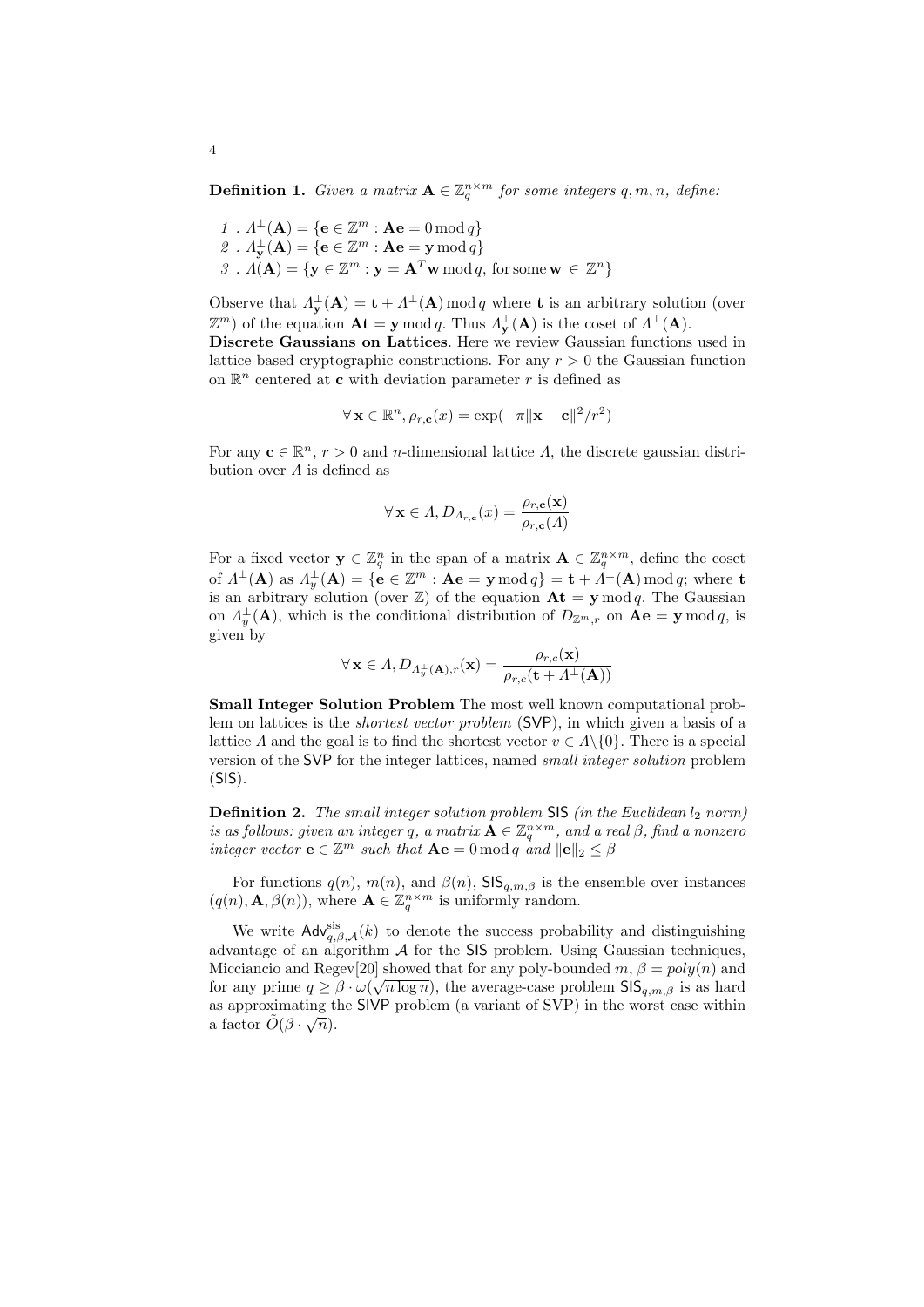#### 2.3 Trapdoors and Basis Delegation Functions

It was shown in [17] that if  $\text{SIS}_{q,m,2r\sqrt{m}}$  is hard,  $\mathbf{A} \in \mathbb{Z}_q^{n\times m}$  defines a oneway function  $f_{\mathbf{A}} : D_n \to R_n$  with  $f_{\mathbf{A}}(e) = \mathbf{A}e \mod q$ , where  $D_n = \{e \in$ way function  $J_{\mathbf{A}} : D_n \to R_n$  with  $J_{\mathbf{A}}(\mathbf{e}) = \mathbf{A}\mathbf{e}$  mod q, where  $D_n = \{ \mathbf{e} \in \mathbb{Z}^m : ||\mathbf{e}|| \leq r\sqrt{m} \}$  and  $R_n = \mathbb{Z}_q^n$ . The input distribution is  $D_{\mathbb{Z}^m,r}$ . A short basis **B** for  $\Lambda^{\perp}(A)$  can be used as a trapdoor to sample from  $f_A^{-1}(y)$  for any  $y \in \mathbb{Z}_q^n$ . Knowledge of such a trapdoor makes it easy to solve some hard problems relative to the lattice, such as LWE and SIS problems. Here we briefly introduce such a set of one-way preimage sampleble functions (defined in [16]), denoted as TrapGen,SampleD, SampleDom, SamplePre , which will be used as building blocks in our cryptographic constructions (we refer the interested reader to [16] for more details). The following functions take the Gaussian smoothing parameter  $r \geq \|\tilde{\mathbf{B}}\| \cdot \omega(\sqrt{\log m})$  as a parameter:

- − TrapGen(1<sup> $\lambda$ </sup>): Let *n*, *q*, *m* be integers with  $q \geq 2$ ,  $m \geq 5n \log q$ . TrapGen(1<sup>n</sup>) outputs a pair  $(\mathbf{A}, \mathbf{B})$  such that  $\mathbf{A} \in \mathbb{Z}_q^{n \times m}$  is statistically close to uniform on  $\mathbb{Z}_q^{n \times m}$  and **B** is a good basis of  $\Lambda^{\perp}(\mathbf{A})$  such that  $\|\widetilde{\mathbf{B}}\| \le O(\sqrt{n \log q})$ and  $\|\mathbf{B}\| \le O(n \log q)$  with all but  $n^{\omega(1)}$  probability. (Ajtai [5] showed how to sample a pair  $(A, B)$  with low Gram-Schmidt norm. Here we use an improved sampling algorithm from Alwen and Peikert[3]).
- $−$  SampleD(**B**, r, c): On input of an m-dimensional basis **B** of a lattice  $Λ$ , a parameter r, and a center vector  $\mathbf{c} \in \mathbb{R}^m$ , the algorithm SampleD samples from a discrete Gaussian distribution over the lattice  $\Lambda$  around the center **c** with standard deviation r.
- − SampleDom( $\mathbf{A}, r$ ): Samples an x from distribution  $D_{\mathbb{Z}^m,r}$  for which the distribution of  $f_{\mathbf{A}}(\mathbf{x})$  is uniform over  $R_n$ .
- $-$  SamplePre(A, B, y, r): On input of A ∈  $\mathbb{Z}_q^{n \times m}$ , a good basis B for  $\Lambda^{\perp}($ A) as above, a vector  $y \in \mathbb{Z}_q^n$  and r; the conditional distribution of the output **e** is within negligible statistical distance of  $D_{\Lambda_y^{\perp}}(A)$ , The algorithm works as follows. First, choose via linear algebra an arbitrary  $\mathbf{t} \in \mathbb{Z}^m$  such that **At** = y mod q. Then sample v from the Gaussian distribution  $D_{\Lambda^{\perp}}(A), r, -t$ using SampleD( $\mathbf{B}, r, -\mathbf{t}$ ), and output  $\mathbf{e} = \mathbf{t} + \mathbf{v}$ .

We now recall the method proposed in [10,22] which use a good basis of a lattice  $\Lambda$  to generate another good basis for a higher-dimensional lattice  $\Lambda'$  which contains a sublattice isomorphic to  $\Lambda$ . Let  $n, q, m, k$  be positive integers with  $q \ge 2$  and  $m \ge 5n \log q$ , the basis delegation algorithms ExtBasis and RandBasis are described as follows:

- − ExtBasis(S, A = A<sub>0</sub>|A<sub>1</sub>): On input of A<sub>0</sub> ∈  $\mathbb{Z}_q^{n \times m_0}$ , an arbitrary A<sub>1</sub> ∈  $\mathbb{Z}_q^{n \times m_1}$ , a basis  $\mathbf{S}_0 \in \mathbb{Z}^{m_0 \times m_0}$  of  $\Lambda^{\perp}(\mathbf{A}_0)$ . The algorithm outputs a basis  $\mathbf{S} \in \mathbb{Z}^{(m_0+m_1)\times(m_0+m_1)}$  of  $\Lambda^{\perp}(\mathbf{A})$  such that  $\|\tilde{\mathbf{S}}\| = \|\tilde{\mathbf{S}}_0\|$ .
- $-$  RandBasis(**A**, **S**, *r*): On input of **A** ∈  $\mathbb{Z}_q^{n \times m}$ , a basis **S** ∈  $\mathbb{Z}^{m \times m}$  of  $\Lambda^{\perp}$ (**A**) and a parameter  $r \ge ||S|| \cdot \omega(\sqrt{\log n})$ . The algorithm outputs a basis S' of  $\Lambda^{\perp}(\mathbf{A})$  such that  $\|\mathbf{S}'\| \leq r \cdot \sqrt{m}$  and no information particular to S is leaked by the output  $S'$ .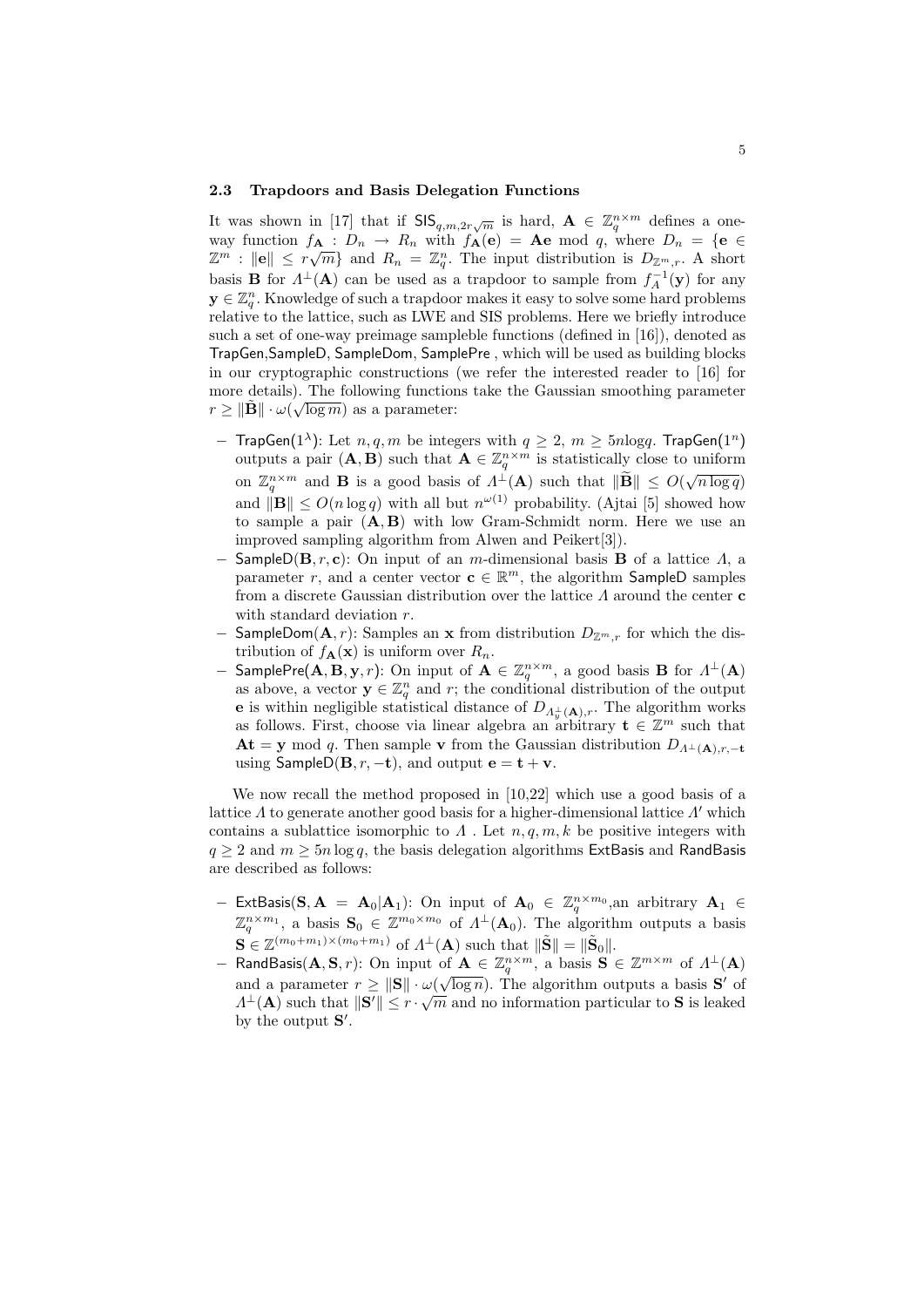#### 2.4 Ring Signature and Identity-Based Ring Signature

**Ring Signature.** A ring signature scheme is a tuple of algorithms  $RS = (KeyGen,$ Ring-Sign, Ring-Verify) described as follows:

- $-$  KeyGen( $\lambda$ ): A probabilistic algorithm takes as input the security parameter  $\lambda$  and outputs a public key *pk* and secret signing key *sk*.
- $-$  Ring-Sign( $pk, sk, R, m$ ): A probabilistic algorithm takes as input a user's key pair  $(pk, sk)$ ; a set of public keys R of the ring and a message M to be signed (We require that  $pk \in R$ ). It returns a ring signature  $\sigma$  of m under sk.
- $-$  Ring-Verify $(m, \sigma)$ : A deterministic algorithm takes as input a set of public keys R that constitutes the ring and a ring signature  $\sigma$  on a message m. It outputs "accept" if the ring signature is valid, or "reject" otherwise.

For consistency purposes, we require that for  $l \in \mathbb{N}$ , all  $\{(pk_i, sk_i)_{i}^{l}\}\in$ [KeyGen( $\lambda$ ], all  $i \in [l]$  and all  $M \in \{0,1\}^*$ . Verify $(M, \text{Sign}(sk_i, M, R)) = 1$ where  $R = (pk_1, ..., pk_l)$ .

The security of a ring signature scheme consists of two requirements, namely Anonymity and Unforgeability. Here we follow the formal security definitions for ring signature presented by Bender, Katz, and Morselli[8].

Anonymity: Anonymity against full key exposure for a ring signature scheme RS is defined using the following game between a challenger  $\mathcal{B}_1$  and an adversary  $A_1$ :  $B_1$  firstly runs algorithm KeyGen to obtain public/private key pairs  $(pk_1, sk_1), ..., (pk_l, sk_l)$ . Here l is a game parameter. The adversary  $\mathcal{A}_1$  is given the public keys  $\{pk_i\}_1^l$ . The adversary  $\mathcal{A}_1$  is allowed to make ring signing queries and corruption queries. A ring signing query is of the form  $(s, R, m)$ . where m is the message to be signed,  $R$  is a set of public keys, and  $s$  is an user index with  $pk_s \in R$ . The challenger responds with  $\sigma = \text{Sign}(pk_s, sk_s, R, M)$ . A corruption query is an index s. The challenger provides  $sk_s$  to  $A_2$ . Once the adversary  $A_1$ decides that the query phase is over,  $A_1$  requests a challenge by sending to the challenger the values  $(i_0, i_1, R, M)$  such that M is a message to be signed with the ring R, and  $i_0$  and  $i_1$  are indices with  $pk_{i_0}, pk_{i_1} \in R$ . The challenger chooses a bit  $b_R \leftarrow \{0,1\}$ , computes the challenge signature  $\sigma \leftarrow \mathsf{Sig}(pk_{i_b}, sk_{i_b}, R, M)$ , and provides  $A_1$  with  $\sigma$ . The adversary  $A_1$  outputs a guess  $b' \in \{0, 1\}$  and wins the game if  $b' = b$ .

Denote  $\text{Adv}_{RS,A_1}^{rsig-anon-ke}$  to be the advantage over 1/2 of  $A_1$  in the above game. A ring signature scheme RS is anonymous, if for every probabilistic polynomial-time adversary  $A_1$  the advantage Adv ${}^{rsig-anon-ke}_{RS,A_1}$  is negligible.

**Unforgeability:** For a ring signature scheme with  $l$  public keys, the existential unforgeability( with insider corruption )is defined as the following game between a challenger and an adversary  $A_2$ . The challenger firstly runs algorithm KeyGen to obtain public/private key pairs  $(pk_1, sk_1), ..., (pk_l, sk_l)$ .  $\mathcal{A}_2$  is given the public keys  $PK={pk_i}$ . The challenger also initializes the set C of corrupted users as  $C \leftarrow \emptyset$ .  $\mathcal{A}_2$  is allowed to make ring signing queries and corruption queries as in the anonymity game. Finally  $\mathcal{A}_2$  outputs a tuple  $(L^*, m^*, \sigma^*)$ .  $\mathcal{A}_2$  wins the game if: [1]  $L^* \subseteq L$ ; [2]  $(L^*, m^*)$  has not been submitted to the signing oracle;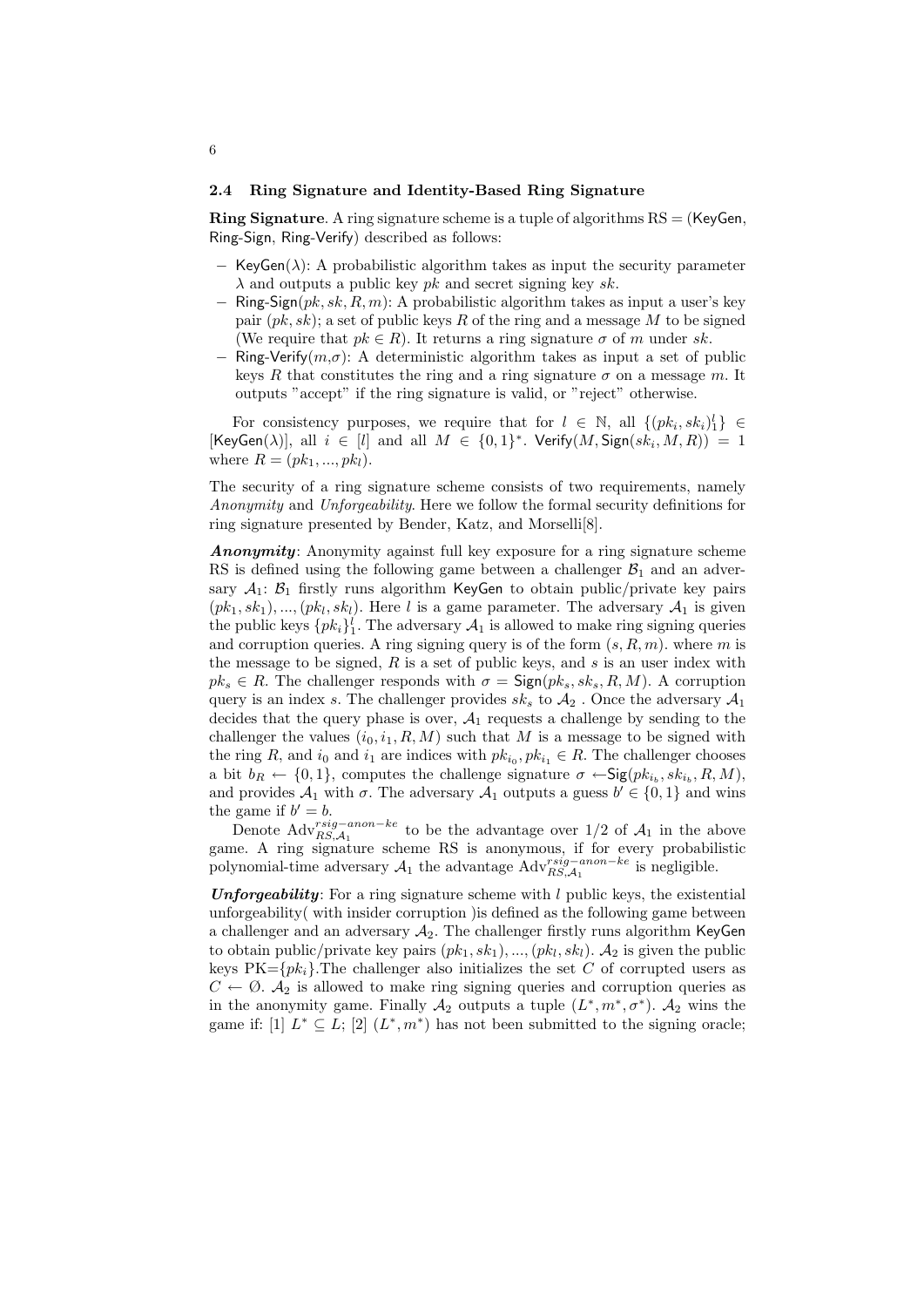[3] Verify $(L^*, m^*, \sigma^*)$  = Accept.

We denote  $A_2$ 's advantage in above game to be  $AdvA_2 = Pr[A_2 \text{ wins}]$ . A ring signature scheme RS is traceable, if for every probabilistic polynomial-time adversary  $A_2$  the advantage  $AdvA_2$  is negligible.

Identity-Based Ring Signature. An identity-based ring signature scheme is a tuple of algorithms  $IBRS = (Setup, KeyGen, Ring-Sign, Verify)$  described as follows:  $\mathsf{Setup}(\lambda)$ : Takes as input the security parameter  $\lambda$  and outputs a list of system parameters PK and the master key MSK for the KGC.Extract( $MSK$ ,  $ID_i$ ): Takes as input a user's identity string  $ID_i \in \{0,1\}^*$   $(1 \leq i \leq l)$  and the master key of the KGC. It outputs a user private key  $sk_{ID_i}$ .  $\mathsf{Sign}(sk_{ID_i}, M, R)$ : Takes as input a user  $ID_i$ 's secret key  $sk_{ID_i}$ ; the identities  $ID_1, ..., ID_k$  of the members in the ring R and a message M to return a ring signature  $\sigma$  of M under  $sk_{ID_i}$ . Verify( $M,\sigma$ ): Takes as input a message m and a ring signature  $\sigma$ , that includes the identities of the members in the corresponding ring, and outputs "accept" if the ring signature is valid, or "reject" otherwise.

For consistency purposes, we require that for  $l \in \mathbb{N}$ ,  $MSK \in$  Setup( $\lambda$ ), all  $i \in$  $[l], sk_{ID_i} \in [Extract(MSK, ID_i)],$  and all  $M \in \{0, 1\}^*$ ; Verify $(m, Sign(sk_{ID_i}, M, R)) =$ 1 where  $R = (ID_1, ..., ID_l)$ .

A secure identity-based ring signature scheme should be unforgeable and anonymous which is defined in a similar way to that of a ring signature scheme.

# 3 Lattice Based Ring Signature

In this section, we describe our ring signature system using the lattice basis delegation technique. We start with a slight variant of the generalized sampling algorithm GenSamplePre which was first proposed in [10], with different choice of parameters and the structure of the extended lattice. The original algorithm enables the growth of extended matrices in a tree form. In our approach, we will handle with another extension policy better suited for our ring signature scheme given later.

## 3.1 Sampling Preimage for Extended Lattice

Let k,  $k_1, k_2, k_3, k_4$  be positive integers and  $k = k_1 + k_2 + k_3 + k_4$ . Assume without loss of generality that  $S = [k]$ . We write  $\mathbf{A}_S = [\mathbf{A}_{S_1} || \mathbf{A}_{S_2} || \mathbf{A}_{S_3} || \mathbf{A}_{S_4}] \in \mathbb{Z}_q^{n \times km}$ , where  $\mathbf{A}_{S_1} \in \mathbb{Z}_q^{n \times k_1 m}$ ,  $\mathbf{A}_{S_2} \in \mathbb{Z}_q^{n \times k_2 m}$ ,  $\mathbf{A}_{S_3} \in \mathbb{Z}_q^{n \times k_3 m}$ ,  $\mathbf{A}_{S_4} \in \mathbb{Z}_q^{n \times k_4 m}$ . Let  $\mathbf{A}_R = [\mathbf{A}_{S_1} || \mathbf{A}_{S_3}] \in \mathbb{Z}_q^{n \times (k_1+k_3)m}$ . Given a short basis  $\mathbf{B}_R$  for  $\Lambda^{\perp}(\mathbf{A}_R)$  and an integer  $r \ge ||\tilde{\mathbf{B}}_R|| \cdot \omega(\sqrt{\log n})$ , the algorithm GenSamplePre allows to sample a preimage of the function  $f_{\mathbf{A}_S}(\mathbf{e})=\mathbf{A}_S\mathbf{e} \bmod q.$  GenSamplePre $(\mathbf{A}_S,\mathbf{A}_R,\mathbf{B}_R,\mathbf{y},r)$ proceeds as follows:

1 Sample  $\mathbf{e}_{S_2} \in \mathbb{Z}^{k_2 m}$  from the distribution  $D_{\mathbb{Z}^{k_2 m},r}$  and sample  $\mathbf{e}_{S_4} \in \mathbb{Z}^{k_4 m}$ from the distribution  $D_{\mathbb{Z}^{k_4m},r}$ . Parse  $\mathbf{e}_{S_2} = [\mathbf{e}_{k_1+1},...,\mathbf{e}_{k_1+k_2}] \in (\mathbb{Z}^m)^{k_2}$  and  ${\bf e}_{S_4} \!\!=\! [{\bf e}_{k-k_4+1},...,{\bf e}_{k}] \in (\mathbb{Z}^{m})^{k_4}.$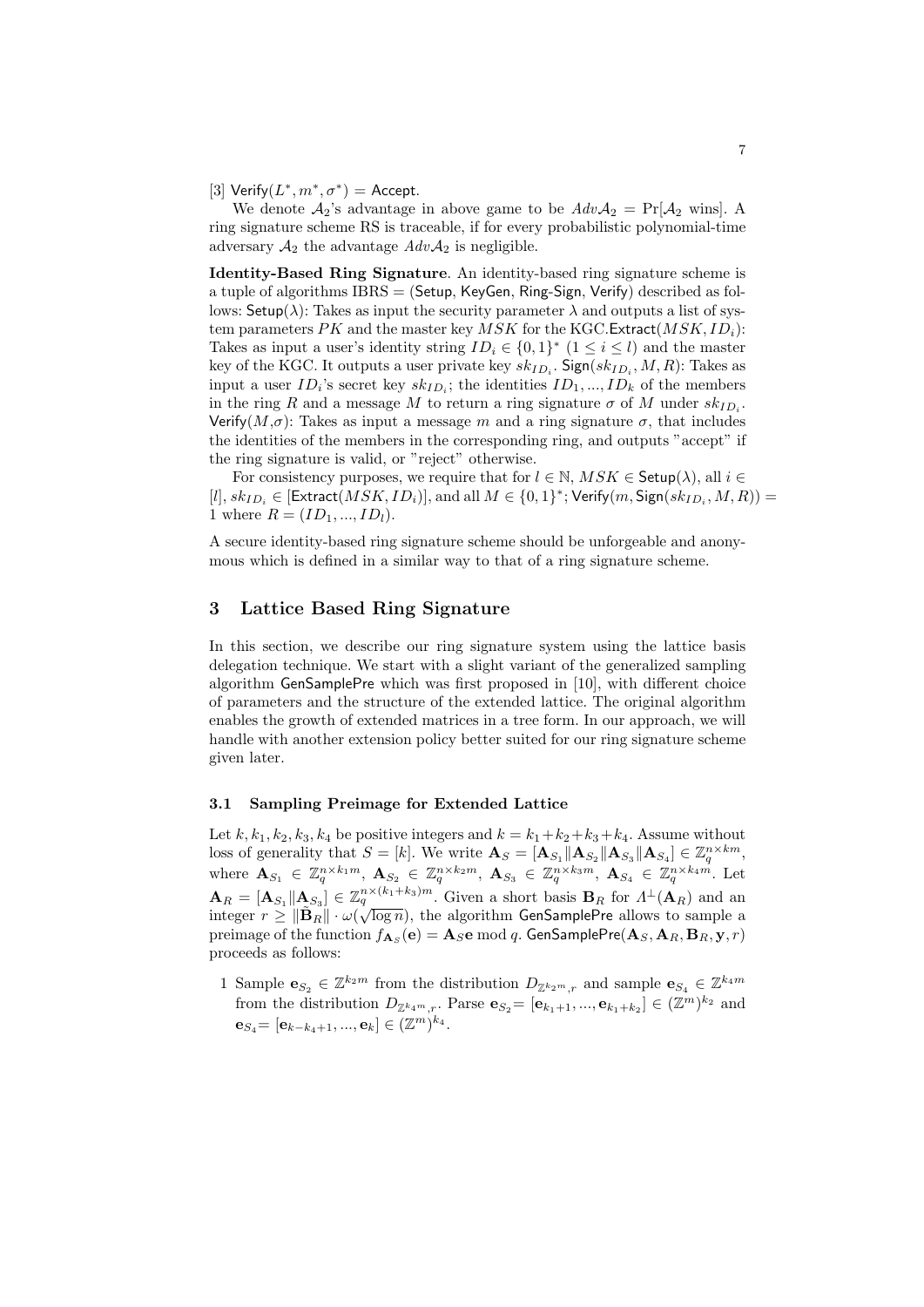2 Let  $\mathbf{z} = \mathbf{y} - \mathbf{A}_{S_2} \mathbf{e}_{S_2} - \mathbf{A}_{S_4} \mathbf{e}_{S_4} \bmod q$ . Run SamplePre $(\mathbf{A}_R, \mathbf{B}_R, \mathbf{z}, r)$  to sample a vector  $\mathbf{e}_R \in \mathbb{Z}^{(k_1+k_3)m}$  from the distribution  $D_{A_{\mathbf{y}}^{\perp}(\mathbf{A}_S),r}$ . Parse  $\mathbf{e}_R$  $=[{\bf e}_1,...,{\bf e}_{k_1},{\bf e}_{k_1+k_2+1},...,{\bf e}_{k-k_4}]\in (\mathbb{Z}^m)^{k_1+k_3}$  and let  ${\bf e}_{S_1}=[{\bf e}_1,...,{\bf e}_{k_1}]\in$  $(\mathbb{Z}^m)^{k_1}, \mathbf{e}_{S_3} = [\mathbf{e}_{k_1+k_2+1}, ..., \mathbf{e}_{k-k_4}] \in (\mathbb{Z}^m)^{k_3}.$ 

3 Output  $\mathbf{e} \in \mathbb{Z}^{km}$ , as  $\mathbf{e} = [\mathbf{e}_1, ..., \mathbf{e}_k]$ .

Note that by construction, we have  $\mathbf{A}_{S_1} \mathbf{e}_{S_1} + \mathbf{A}_{S_3} \mathbf{e}_{S_3} = \mathbf{A}_R \mathbf{e}_R = \mathbf{z} \mod q$ . Thus  $\mathbf{A}_S \mathbf{e} = \sum_{i=1}^4 \mathbf{A}_{S_i} \mathbf{e}_{S_i} = \mathbf{y} \bmod q$ , and the output vector **e** of GenSamplePre is contained in  $\Lambda_y^{\perp}(\mathbf{A}_S)$ . For the analysis of the output distribution, Theorem 3.4 in [10] showed that **e** is within negligible statical distance of  $D_{\Lambda_y^{\perp}}(A_s)$ ,

## 3.2 Basic Construction

Let l, m, n, q, t be positive integers with  $q \ge 2$  and  $m \ge 5n \log q$ . The ring signature scheme shares parameter functions  $L, r$  defined in [10] as follows:

- $-\tilde{L} \geq O(\sqrt{n \log q})$ : an upper bound of the Gram-Schmidt size of a user's secret basis;
- $\bar{r} r \geq \overline{L} \cdot \omega(\sqrt{\log n})$ : a Gaussian parameter used to generate the secret basis and short vectors.

The scheme employs a hash functions  $H_1: \{0,1\}^* \to \mathbb{Z}_q^n$ . The security analysis will view  $H_1$  as a random oracle.

- **KeyGen**(l): A user with index i runs the trapdoor generation algorithm  $\mathsf{TrapGen}(1^{\lambda})$ (described in section 2.4) to generate  $\mathbf{A}_i \in \mathbb{Z}_q^{n \times m}$  with a basis  $\mathbf{B}_i \in \mathbb{Z}^{m \times m}$ for  $\Lambda^{\perp}(\mathbf{A}_i)$ . Note that by Theorem 1 we have  $\|\widetilde{\mathbf{B}}_i\| \leq \widetilde{L}$ . The public/private key pair for the user i is  $\langle pk_i = \mathbf{A}_i, sk_i = \mathbf{B}_i \rangle$ .
- **Ring-Sign** $(R, sk_i, M)$ : Given a ring of l individuals with public keys R, assume for notational simplicity that  $R = {\mathbf{A}_1, ..., \mathbf{A}_l} \in \mathbb{Z}_q^{n \times m}$ , a user i's  $(i \in [l])$ private key  $sk_i = \mathbf{B}_i$ , and a message  $M \in \{0,1\}^*$ , the user i does the following:
	- Set  $\mathbf{A}_R = [\mathbf{A}_1 | ... | \mathbf{A}_l] \in \mathbb{Z}_q^{n \times lm}$  and  $\mathbf{y} = H_1(M) \in \mathbb{Z}_q^n$ . Define a label  $lab_R$ that contains information about how  $A_R$  is associated with the sequence of the ring numbers  $\{1, ..., l\}$ .
	- Generate  $e \leftarrow$  GenSamplePre $(A_R, A_i, B_i, y, r) \in \mathbb{Z}^{lm}$ . Note that e is distributed according to  $D_{\Lambda_{\mathbf{v}}^{\perp} \mathbf{A}_R,r}$ .
	- Output the ring signature  $\sigma = \langle e, lab_R \rangle$ .

**Ring-Verify** $(\sigma, M)$ : Given a ring of public keys  $R = {\mathbf{A}_1, ..., \mathbf{A}_l} \in \mathbb{Z}_q^{n \times m}$ , a message M, and a ring signature  $\sigma = \langle e, lab_R \rangle$ , the verifier accepts the signature only if both the following conditions satisfied:

- $0 \leq ||{\bf e}|| \leq r \sqrt{lm}$
- A<sub>R</sub>e mod  $q=H_2(M)$ .

Otherwise, the verifier rejects.

8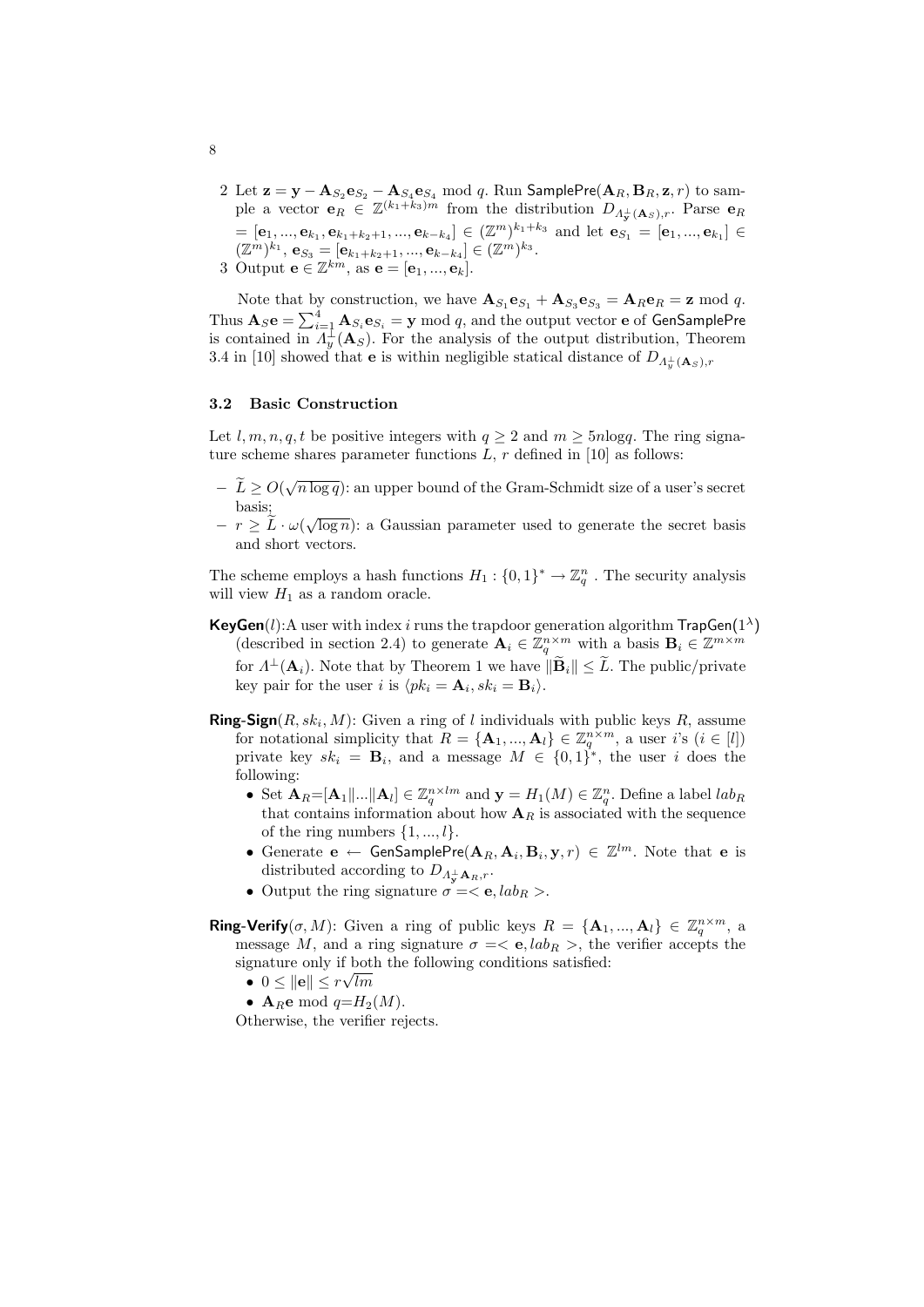#### 3.3 Correctness

The scheme's correctness is inherited by the properties of the trapdoor functions [15]. In the signing process, the ring members in  $R$  construct a one-way function  $f_{A_R}: D_R \to \mathbb{Z}_q^n$  as  $f_{\mathbf{A}_R}(\mathbf{e}) = \mathbf{A}_R \mathbf{e} \bmod q$ , where  $D_R = \{ \mathbf{e} \in \mathbb{Z}^{lm} : ||\mathbf{e}|| \leq r\sqrt{lm} \}$ with the following properties:

Correct Distributions: By Lemma 5.1 in [17], the distribution of the syndrome  $y = A_R e$  mod q is within statistical distance  $2\epsilon$  of uniform over  $\mathbb{Z}_q^n$ . By the Theorem 2, algorithm  $\mathsf{GenSamplePre}(\mathbf{A}_R,\mathbf{A}_i,\mathbf{B}_i,\mathrm{y},r)$  samples an element  $\mathbf e$ from distribution within negligible statistical distance of  $D_{\varLambda_{\mathbf{y}(\mathbf{A}_R),r}^{\bot}}.$ 

One-Wayness Without Trapdoors: By Theorem 5.9 in [17], inverting a random function  $f_{\mathbf{A}_R}$  on a uniform output  $\mathbf{u} \in \mathbb{Z}_q^n$  is equivalent to solving the *in*homogeneous small integer solution problem  $\mathsf{ISIS}(a)$  variant of  $\mathsf{SIS}(a)$  as  $\mathsf{ISS}_{q,lm,r}$ .

### 3.4 Security Analysis

We now prove that our ring signature scheme is anonymous against full key exposure and unforgeable with regard to insider corruption.

Full Anonymity: Before proving the full anonymity, we prepare the following lemma on our ring signature scheme.

**Lemma 1.** Let  $(i_0, i_1, R, M)$  be a tuple such that  $M \in \{0, 1\}^*$  is a message to be signed with the ring  $R = {\mathbf{A}_1, ..., \mathbf{A}_l} \in \mathbb{Z}_q^{n \times m}$ , and  $i_0$  and  $i_1$  are indices with  $\mathbf{A}_{i_0}, \mathbf{A}_{i_1} \in R$ . If  $\mathsf{ISS}_{q,lm,r}$  is hard,  $\sigma_{i_0} \leftarrow \mathsf{Sig}(s k_{i_0}, R, M)$  and  $\sigma_{i_1} \leftarrow \mathsf{Sig}(s k_{i_1}, R, M)$ are computationally indistinguishable.

Proof: The proof is straightforward from the algorithm Sign. Recall that in the signing process,  $\sigma_{i_0}$  and  $\sigma_{i_1}$  have the same distribution of the domain in  $f_{A_R}$ within negligible statistical distance of  $D_{A_{H_1(M)}^{\perp}(\mathbf{A}_R),r}$  and it implies that  $\sigma_{i_0}$  and  $\sigma_{i_1}$  are computationally indistinguishable.

**Theorem 1.** Let  $q \ge 2$  and  $m \ge 5n \log q$ . If  $H_1$  is modeled as a random oracle, the ring signature scheme above is fully-anonymous assuming that  $\text{SIS}_{q,lm,r}$  is hard.

*Proof.* Assume that there exists an adaptive adversary  $A_1$  attacking our ring signature scheme following the definition of anonymity against full key exposure. We construct a PPT algorithm  $\mathcal{B}_1$  to simulate the attacking environment for  $\mathcal{A}_1$ . Both  $A_1$  and  $B_1$  are given as input  $q_E$ , the total number of extraction queries that can be issued by  $A_1$ . To respond to  $A_1$ 's queries in the random oracle,  $B_1$ will maintain two lists  $H_1$  and  $\mathcal{G}$ , which are initialized to be empty and will store tuples of values.

In the Setup phase,  $\mathcal{B}_1$  runs the algorithm TrapGen  $q_E$  times to generate  $\mathbf{A}_i \in$  $\mathbb{Z}_q^{n \times m}$  with the corresponding short basis  $\mathbf{B}_i \in \mathbb{Z}^{m \times m}$   $(1 \leq i \leq q_E)$ . B stores the  $\text{tuple }(i, \mathbf{A}_i, \mathbf{B}_i)(1 \leq i \leq q_E) \text{ in list } \mathcal{G} \text{ and the system parameters } < \mathbf{A}_1 \| ... \| \mathbf{A}_{q_E} ] >$ are given to  $A_1$ . In the query phase,  $B_1$  answers the hash queries, corruption queries and signing queries of  $A_1$  as follows: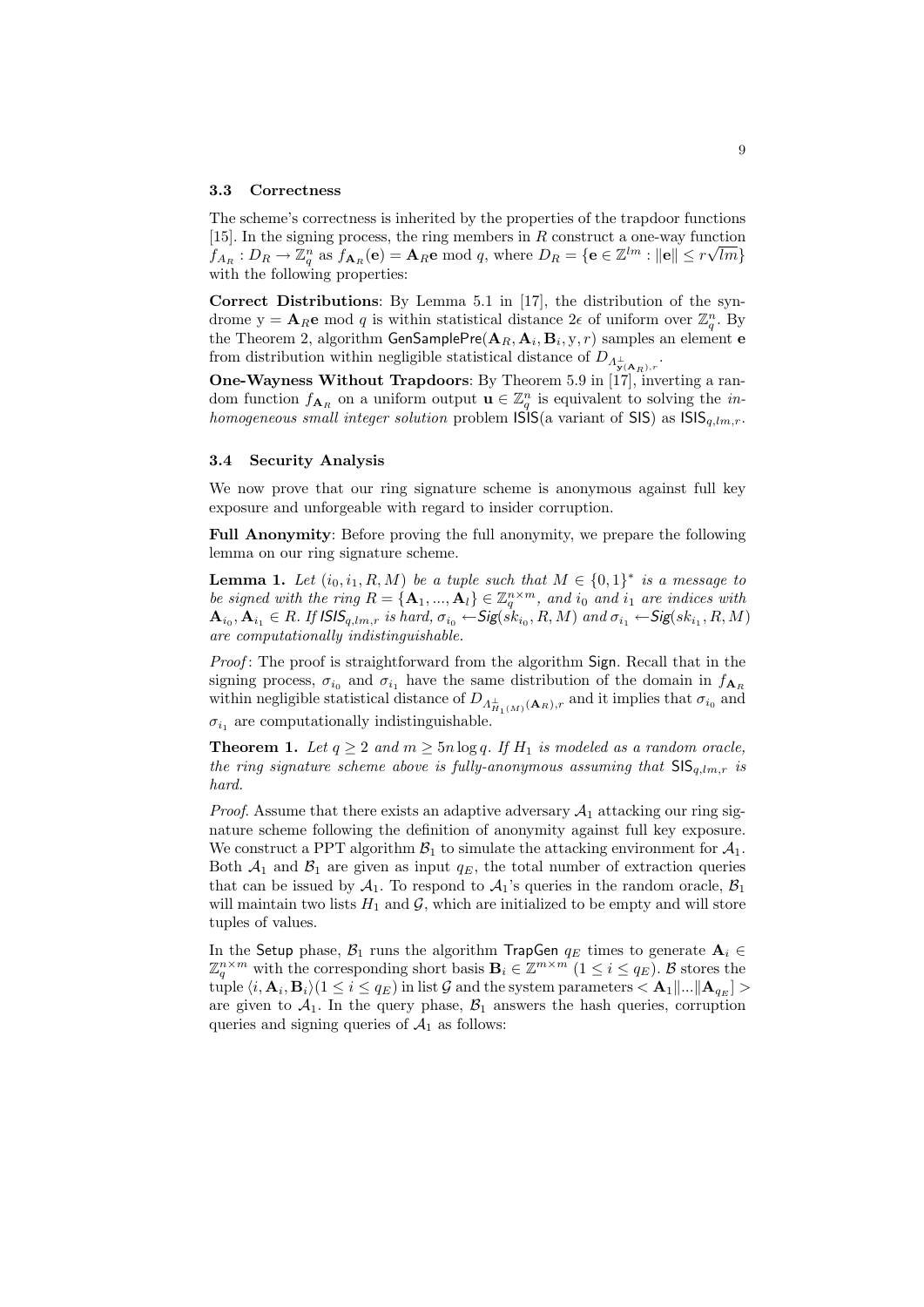- Hash Query to  $H_1(m_j)$ :  $\mathcal{B}_1$  returns a random  $\mathbf{y}_j \in \mathbb{Z}_q^n$  to  $\mathcal{A}_1$  and stores  $\langle m_j, \mathbf{y}_j \rangle$  in list- $H_1$ .
- Corrupt(i):  $B_1$  looks for the tuple  $\langle i, A_i, B_i \rangle$  in list G and returns  $B_i$  to  $A_1$ .
- $\bullet~$  Sign  $(R_j,i,M_j)$  :  $\mathcal{B}_1$  computes the signature  $\mathbf{e}_j \leftarrow$  GenSamplePre $(\mathbf{A}_{R_j}, \mathbf{B}_i, \mathbf{y}_j, r)$ and returns  $e_i$  to  $A_1$ .

At some point,  $A_1$  provides  $\langle i_0, i_1, R^*, M^* \rangle$  such that  $M^*$  is a message to be signed with the ring  $R^*$ , and  $i_0$  and  $i_1$  are indices with  $pk_{i_0}, pk_{i_1} \in R^*$ .  $\mathcal{B}_1$  chooses a bit  $b^* \leftarrow \{0, 1\}$ , and retrieves the tuple  $\langle M^*, \mathbf{y}^* \rangle$  in list- $H_1$ . Then  $\mathcal{B}_1$  computes the challenge signature  $e^* \leftarrow \mathsf{GenSamplePre}(\mathbf{A}_{R^*}, \mathbf{A}_{i_{b^*}}, \mathbf{B}_{i_{b^*}}, \mathbf{y}^*, r)$  (here  $l$  is the size of the ring  $R^*$ ), and provides  $\mathcal{A}_1$  with  $e^*$ . Finally, the adversary  $\mathcal{A}_1$  outputs a guess  $b' \in \{0,1\}$ . In the view of  $\mathcal{A}_1$ , the behavior of  $\mathcal{B}_1$  is statistically close to the one provided by the real adaptive security experiment. Observe that the ring members in  $R^*$  construct a one-way function  $f_{\mathbf{A}_{R^*}}(\mathbf{e}) = \mathbf{A}_{R^*}\mathbf{e} \bmod q$ : with the domain  $D_{R^*} = \{ e \in \mathbb{Z}^{lm} : ||e|| \leq r\sqrt{lm} \}$  and  $\mathbb{Z}_q^n$ . If  $\mathcal{A}_1$  exhibits a different success probability in distinguishing between  $i_0$  and  $i_1$  with non-negligible probability, it will contradict with the lemma 1. Hence, we claim that the adversary  $A_1$  in the anonymity game under the simulated environment has negligible advantage to guess the correct identity.

Unforgeability: The unforgeability proof closely follows the proof for the original lattice signature scheme given by Gentry, Peikert, and Vaikuntanathan [17].

Theorem 2. Our ring signature scheme is unforgeable with regard to the insider corruption assuming that  $H_1$  is collision resistant and  $\text{SIS}_{a,lm,r}$  is hard (l is a guess for the size of the challenge ring).

*Proof*: Let  $\mathcal{A}_2$  be an adversary that breaks the unforgeability of the ring signature scheme with probability  $\epsilon = \epsilon(n)$ . We construct a poly-time adversary  $\mathcal{B}_2$  that solves  $SIS_{q,lm,r}$  with probability

$$
\mathsf{Adv}_{q,r}^{\text{SIS}}(\mathcal{B}_2) \geq \frac{\mathsf{Adv}_l^{RS}(\mathcal{A}_2)}{q_E C_{q_E}^{q_E/2}} - \text{negl}
$$

Both the adversary  $\mathcal{A}_2$  and the challenger  $\mathcal{B}_2$  are given as input  $q_E$ , the total number of extraction queries that can be issued by  $A_2$ .  $B_2$  interacts with  $A_2$  as follows:

**Setup** :  $\mathcal{B}_2$  chooses  $l \in [q_E]$ , a guess for the size of the challenge ring. Next B obtains an instance  $\mathbf{A}_R \in \mathbb{Z}_q^{n \times lm}$  from the SIS oracle and parses it as  $\mathbf{A}_{i^*} \in \mathbb{Z}_q^{n \times m}$   $(1 \leq i^* \leq l)$ .  $\mathcal{B}_2$  then picks a vector  $\mathbf{t} = (t_1, ..., t_l) \in [q_E]$ . To respond to  $A_2$ 's hash queries and signing queries in the random oracle,  $B_2$  will maintain two lists  $H_1$  and  $\mathcal{G}$ , which are initialized to be empty and will store tuples of values. For  $1 \leq i \leq q_E$  and  $i \notin \mathbf{t}$ ,  $\mathcal{B}_2$  runs the algorithm TrapGen to generate  $\mathbf{A}_i \in \mathbb{Z}_q^{n \times m}$  with the corresponding short basis  $\mathbf{B}_i \in \mathbb{Z}^{m \times m}$  and stores the tuple  $\langle i, \mathbf{A}_i, \mathbf{B}_i \rangle$  in list G. For  $1 \leq i \leq q_E$  and  $i = t_j \in \mathbf{t}, \mathcal{B}_2$  sets  $\mathbf{A}_i = \mathbf{A}_{j^*} \in \mathbb{Z}_q^{n \times m}$ . The system parameters  $\langle \mathbf{A}_1 | ... | \mathbf{A}_{q_E} | \rangle$  are given to  $\mathcal{A}_2$ .

10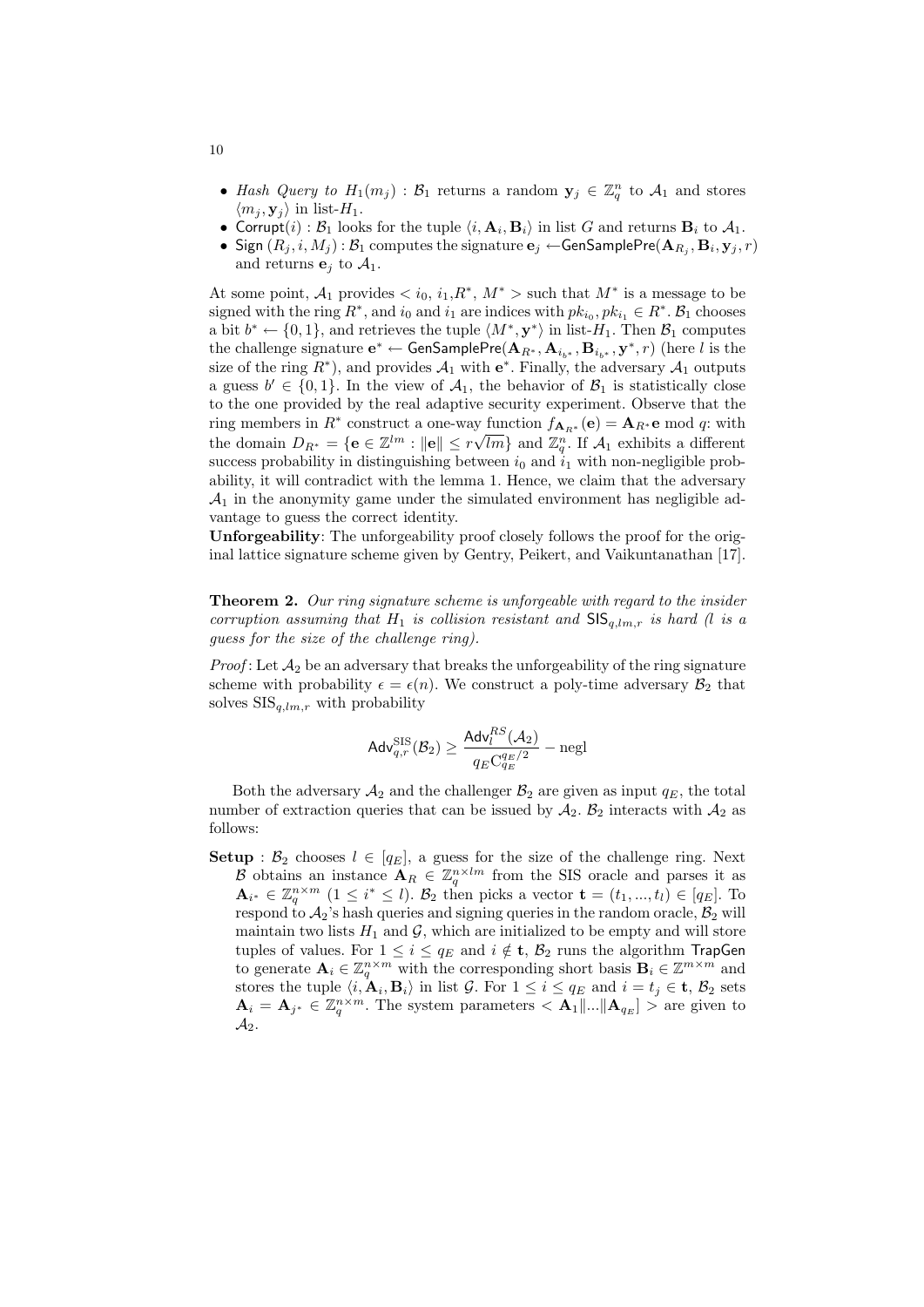- **Query Phase:**  $\mathcal{B}_2$  answers the hash queries, corruption queries and signing queries of  $A_2$  as follows:
	- − Hash Query to  $H_1(m_j)$ .  $\mathcal{B}_2$  chooses a random  $\mathbf{e}_j \leftarrow D_{lm,r}$  by running the algorithm <code>SampleDom(1</code><sup>n</sup>), returns  $\mathbf{y}_j \leftarrow \mathbf{A}_R \mathbf{e}_j \bmod q \in \mathbb{Z}_q^n$  to  $\mathcal{A}_2$ and stores  $\langle m_j, \mathbf{e}_j, \mathbf{y}_j \rangle$  in list- $H_1$ .
	- − Corruption Query (i). If  $i \notin t$ ,  $\mathcal{B}_2$  looks for the tuple  $\langle i, \mathbf{A}_i, \mathbf{B}_i \rangle$  in list G and returns  $\mathbf{B}_i$  to  $\mathcal{A}_2$ . Otherwise,  $\mathcal{B}_2$  aborts.
	- $-$  Signing query(i,  $m_i, R_i$ ). It can be assumed, without loss of generality, that  $A_2$  has made a  $H_1$  query on  $m_j$ . If  $R_j = R$ ,  $\mathcal{B}_2$  searches the tuple  $\langle m_j, \mathbf{e}_j \rangle$  in list- $H_1$  and returns  $\mathbf{e}_j$  to  $\mathcal{A}_1$ . Otherwise if the tuple  $\langle i, \mathbf{A}_i, \mathbf{B}_i \rangle$ contains in list G,  $\mathcal{B}_2$  retrieves the tuple  $\langle m_j , \mathbf{e}_j , \mathbf{y}_j \rangle$  in list-H<sub>1</sub> and then returns  $\sigma_j$   $\leftarrow$  GenSamplePre $(\mathbf{A}_{R_j}, \mathbf{A}_i, \mathbf{B}_i, \mathbf{y}_j, r)$  to  $\mathcal{A}_2$ . Otherwise,  $\mathcal{B}_2$ looks for a  $j \in R_j$  such that  $\langle j, \mathbf{A}_j, \mathbf{B}_j \rangle$  contains in list G.  $\mathcal{B}_2$  then computes  $\sigma_j \leftarrow$  GenSamplePre $(\mathbf{A}_{R_j}, \mathbf{A}_j, \mathbf{B}_j, \mathbf{y}_j, r)$  and returns  $\sigma_j$  to  $\mathcal{A}_2.$
- **Challenge**: Finally,  $A_2$  outputs a forgery  $\langle i^*, m^*, \sigma^*, R^* \rangle$ . If  $R^* \neq R$ ,  $\mathcal{B}_2$  aborts. Otherwise,  $\mathcal{B}_2$  looks up the tuple  $\langle m^*, e^*, y^* \rangle$  in list- $H_1$  and output  $\langle \sigma^*, e^* \rangle$ as a collision of  $m^*$  in  $f_{\mathcal{A}_R}$

Analysis. It is easy to see that the probability of an abort is  $1-\frac{1}{\sigma^2}$  $\frac{1}{q_E C_{q_E}^{q_E/2}}$ . We claim that the view of  $A_2$  in the adaptively chosen message attack is identical to its view as provided by  $\mathcal{B}_2$ . For each distinct query  $m_j$  to  $H_1$ , the value returned by  $\mathcal{B}_2$  is  $f_{\mathcal{A}_R}(e_j) \in \mathbb{Z}_q^n$  where  $e_j \leftarrow$  SampleDom $(1^n)$ ; by the uniform output property of the constructed hash function, this is identical to the uniformly random value of  $H_1(m_j) \in \mathbb{Z}_q^n$  in the real environment. Therefore  $\mathcal{A}_2$  outputs a valid forgery  $\langle m^*, \sigma^* \rangle$  with probability (negligibly close to)  $\epsilon$ . Because  $\sigma^*$  is a valid signature  $\langle m^*, \sigma^* \rangle$  with probability (negligibly close to)  $\epsilon$ . Because  $\sigma^*$  is a valid signature of the ring on  $m^*$ , we have  $\sigma^* < r\sqrt{lm}$  and  $f_{A_R}(\sigma^*) = H_1(m^*) = f_{A_R}(e^*)$ , and they form a collision in  $f_{A_R}$ .

## 3.5 Ring Signature in the Standard Model

Recently, Boyen [28] proposed a framework for fully secure lattice-based signatures in the standard model. Using the method in [28] , we can extend our work to a ring signature in the standard model as follows.

**Setup**( $l, d$ ): For some integers  $l, d$  and  $t$ , the following construction assumes that messages M are arbitrary  $d+1$ -bit strings in  $\{0\} \times \{0,1\}^d$ . Choose  $d+1$ independent matrix  $\mathbf{C}_0, ..., \mathbf{C}_d \in \mathbb{Z}_q^{n \times tm}$ .

**KeyGen** $(l)$ : As in the basic construction in section 3.2.

- **Ring-Sign**( $R, sk_i, M$ ): Given a ring with public keys  $R = {\mathbf{A}_1, ..., \mathbf{A}_l} \in \mathbb{Z}_q^{n \times m}$ , a user  $i$ 's $(i \in [l])$  private key  $sk_i = \mathbf{B}_i$ , and a message  $M \in \{0\} \times \{0,1\}^d$ , the user  $i$  does the following:
	- Set  $C_m = \sum_{i=0}^{d} (-1)^{M[i]} C_i$ .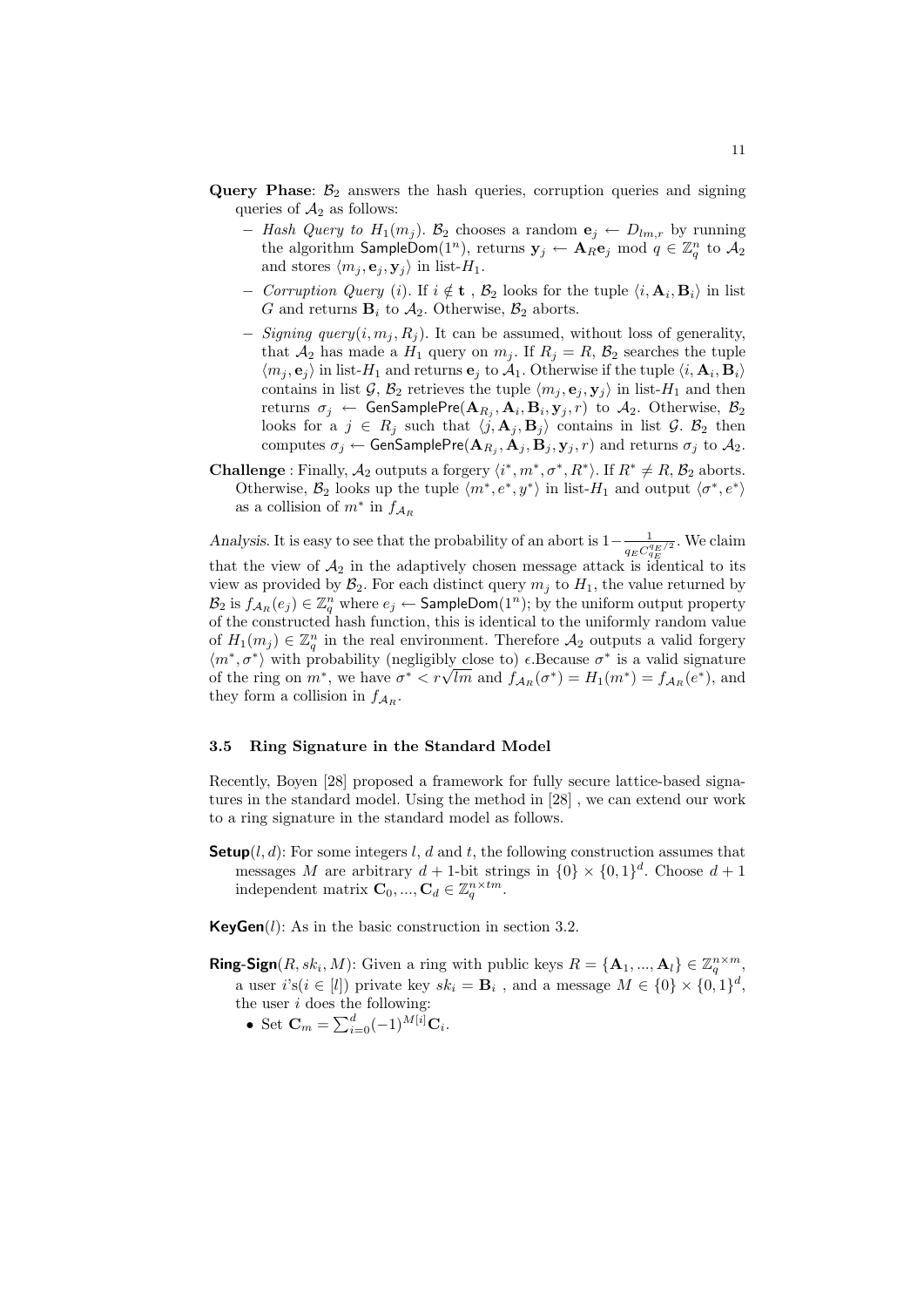- Set  $\mathbf{A}_R = [\mathbf{A}_1 | ... | \mathbf{A}_l | \mathbf{C}_m] \in \mathbb{Z}_q^{n \times (l+t)m}$ . Define a label  $lab_R$  that contains information about how  $A_R$  is associated with the sequence of the ring numbers  $\{1, ..., l\}$ .
- Run the generalized preimage sampling algorithm GenSamplePre and generate  $\mathbf{e}\leftarrow \mathsf{GenSamplePre}(\mathbf{A}_R,\mathbf{A}_i,\mathbf{B}_i,0,r)\in\mathbb{Z}^{(l+t)m}.$  Note that  $\mathbf{e}$  is distributed according to  $D_{A^{\perp} A_{B},r}$ .
- Output the ring signature  $\sigma = \langle e, lab_R \rangle$ .
- **Ring-Verify** $(\sigma, M)$ : Given a ring of public keys  $R = {\bf{A}_1, ..., A_1} \in \mathbb{Z}_q^{n \times m}$ , a message  $M \in \{0\} \times \{0,1\}^d$ , and a ring signature  $\sigma = \langle e, lab_R \rangle$ , the verifier accepts the signature only if both the following conditions satisfied:
	- $0 \leq ||{\bf e}|| \leq r \sqrt{(l+t)m}$
	- $\sum_{i=0}^{\infty}$   $\sum_{i=0}^{\infty}$   $\sum_{i=0}^{\infty}$   $(-1)^{M[i]}$ **C**<sub>i</sub>]**e** =0 mod *q*.
	- Otherwise, the verifier rejects.

Security Analysis The scheme holds full anonymity and unforgeability in the standard model. The security proof involves the following two lemmas in [28].

**Lemma 2.** Let  $A_0, A_1 \in \mathbb{Z}_q^{n \times m}$  where  $A_1$  is rank n with a basis  $B_1$  of  $\Lambda^{\perp}(A_1)$  $\mathcal{L} \setminus \|\tilde{\mathbf{B}}_1\| \leq L$ ). Let  $\mathbf{R}_0 \in \{0, 1\}^{m \times m}$  and  $\mathbf{F}_2 = [\mathbf{A}_0 | \mathbf{A}_0 \mathbf{R}_0 + \mathbf{A}_1]$ . There is a PPT algorithm SampleRight $(A_0, A_1, R_0, B_1, y, r(2))$  that outputs a vector  $e \in \mathbb{Z}^{2m}$ sampled from a distribution statically close to  $D_{\Lambda^{\perp}_{\mathbf{y}}(\mathbf{F}_2), r(2)}$ .

**Lemma 3.** Let  $A_0 \in \mathbb{Z}_q^{n \times m}$  and  $H \in \mathbb{Z}_q^{n \times n}$ . Suppose that H is invertible modulo q. Then, the preimage-samplable functions  $A_0$  mod q and  $HA_0$  mod q admit exactly the same trapdoors  $\mathbf{B}_0 \in \mathbb{Z}^{m \times m}$  for  $\Lambda^{\perp}(\mathbf{A}_0)$ .

Unforgeability: The unforgeability proof closely follows the combination of the methods in the proof of Theorem 4 and the proof of Theorem 23 in [28]. We will give the details in the full version of the paper.

Theorem 3. Our ring signature scheme is unforgeable with regard to the insider corruption assuming that  $\mathsf{SIS}_{q,m,r}$  is hard.

*Proof*: Let  $\mathcal{A}_2$  be an adversary that breaks the unforgeability of the ring signature scheme with probability  $\epsilon = \epsilon(n)$ . We construct a poly-time adversary  $\mathcal{B}_2$  that solves  $\text{SIS}_{q,m,r}$  with probability

$$
\mathsf{Adv}_{q,r}^{\text{SIS}}(\mathcal{B}) \geq \frac{\mathsf{Adv}_{l}^{RS}(\mathcal{A}_1)}{q_E \text{C}_{q_E}^{q_E/2}} - \text{negl}
$$

## 4 Identity Based Ring Signature

## 4.1 Basic Construction

Let k, l, m, n, q, t be positive integers with  $q \ge 2$  and  $m \ge 5n \log q$ . Let  $k \le l$ , where  $l$  is the size of the ring set. The identity-based ring signature scheme involves the following parameters  $L, L_1,r_1$  as in [10]:

12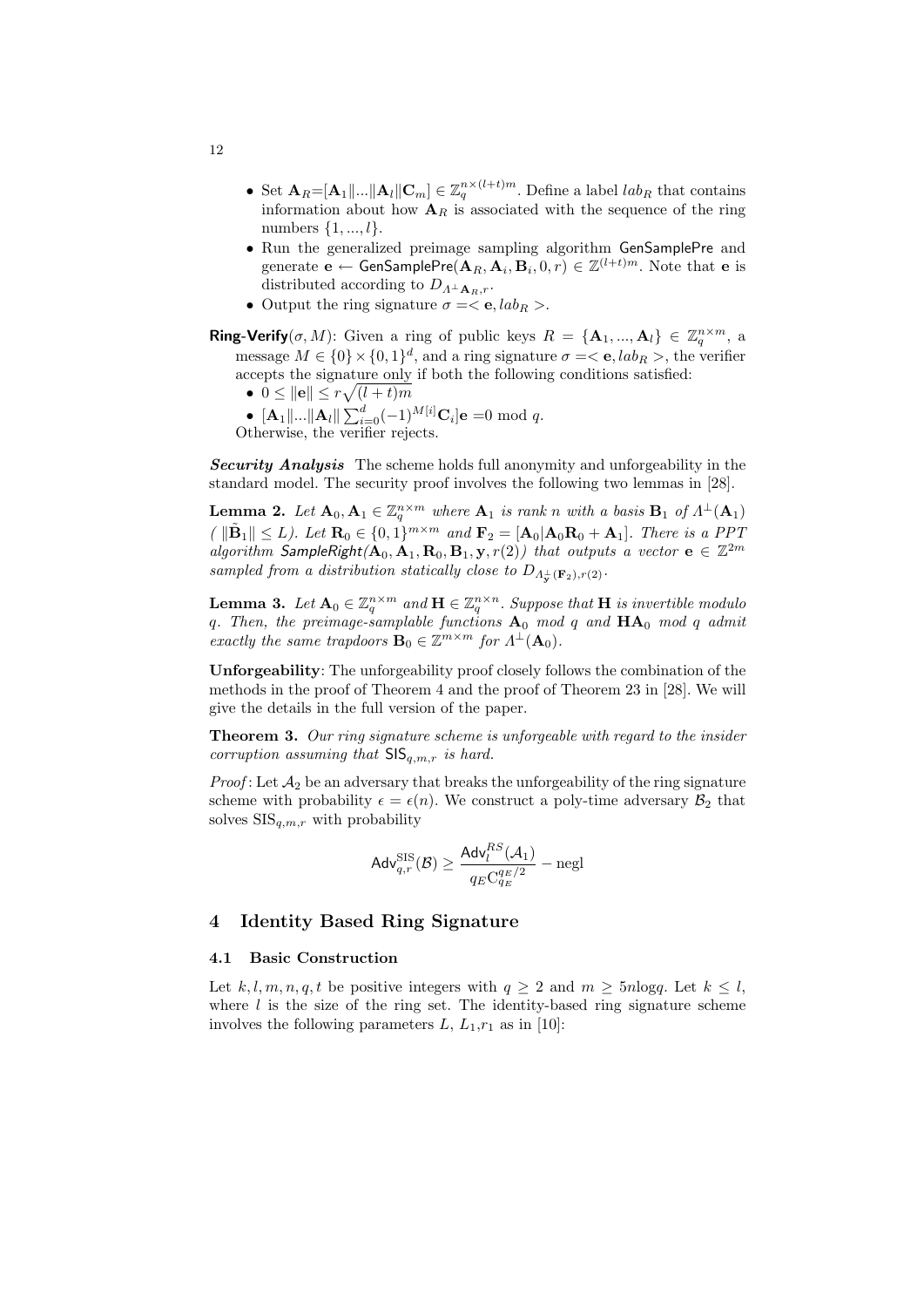- $-\tilde{L} \geq O(\sqrt{n \log q})$ : an upper bound of the Gram-Schmidt size of the KGC's secret basis;
- $-\widetilde{L_1} \geq \widetilde{L} \cdot O(\sqrt{n \log q}) \cdot \omega(\sqrt{\log n})$ : an upper bound of the Gram-Schmidt size of a user's secret basis;
- $r_1 \ge \widetilde{L_1} \cdot \omega(\sqrt{\log n})$ : a Gaussian parameter used to generate the secret basis and short vectors.

The scheme employs two hash functions  $H_1: \{0,1\}^* \to \mathbb{Z}_q^n$  and  $H_2: \{0,1\}^* \to$  $\mathbb{Z}_q^{n \times m}$ . The security analysis will view  $H_1$ ,  $H_2$  as random oracles.

- **Setup**( $\lambda$ , l): The KGC runs the trapdoor generation algorithm TrapGen (described in section 2.4) to generate  $\mathbf{A}_0 \in \mathbb{Z}_q^{n \times m}$  with a basis  $\mathbf{B}_0 \in \mathbb{Z}^{m \times m}$ for  $\Lambda^{\perp}(\mathbf{A}_0)$  such that  $(\|\widetilde{\mathbf{B}_0}\| \leq \widetilde{L})$ . Output the system public parameters  $PK = < \mathbf{A}_0, H_1, H_2 >$  and the KGC's master key  $MSK = \mathbf{B}_0$ .
- **Extract**(MSK, *ID<sub>i</sub>*): For an arbitrary identity  $ID_i \in \{0, 1\}^*$ , define the associated matrix  $\mathbf{Q}_{ID_i}$  as

$$
\mathbf{Q}_{ID_i} = [\mathbf{A}_0 \| \mathbf{A}_{ID_i}] \in \mathbb{Z}_q^{n \times 2m}
$$

where  $\mathbf{A}_{ID_i} = H_2(ID_i) \in \mathbb{Z}_q^{n \times m}$ . Generate  $\mathbf{B}_{ID_i} \leftarrow \mathsf{RandBasis}(\mathsf{ExtBasis}(\mathbf{Q}_{ID_i}, \mathbf{B}_0), r_1),$ which is a short basis for  $\Lambda^{\perp}(\mathbf{Q}_{ID_i})$ . Note that by Theorem 1 we have  $\|\widetilde{\mathbf{B}}_{ID_i}\| \leq \widetilde{L_1}$ . The secret key for  $ID_i$  is  $\mathbf{B}_{ID_i}$ .

- **Ring-Sign** $(R, sk_i, M)$ : Given a ring R of identities, assume for notational simplicity that  $R = \{ID_1, ..., ID_l\} \in \{0, 1\}^*$ , a user  $ID_i$ 's secret key  $\mathbf{B}_i$   $(i \in [l])$ , and a message  $M \in \{0,1\}^*$ , the user *i* does the following:
	- Set  $\mathbf{A}_R = [\mathbf{A}_0 || \mathbf{A}_1 || \dots || \mathbf{A}_l] \in \mathbb{Z}_q^{n \times (l+1)m}$ , where  $\mathbf{A}_i = H_2(ID_i) \in \mathbb{Z}_q^{n \times m}$  (1  $\leq$  $i \leq l$ ) and  $y = H_1(M) \in \mathbb{Z}_q^n$ . Define a label  $lab_R$  that contains information about how  $A_R$  is associated with the sequence of the ring numbers  $\{ID_1, ..., ID_i\}.$
	- Generate  $e \leftarrow$  GenSamplePre $(A_R, Q_{ID_i}, B_i, y, r) \in \mathbb{Z}^{lm}$ . Note that  $e$  is distributed according to  $D_{\Lambda_v^{\perp} \mathbf{A}_R,r}$ .
	- Output the ring signature  $\sigma = \langle e, lab_R \rangle$ .
- **Ring-Verify** $(\sigma, M)$ : Given a ring of public keys  $R = {\bf{A}_1, ..., A_1} \in \mathbb{Z}_q^{n \times m}$ , a message M, and a ring signature  $\sigma = \langle e, lab_R \rangle$ , the verifier accepts the signature only if both the following conditions satisfied:
	- $e \in D_{lm,r}$  such that  $0 \leq ||e|| \leq r_1 \sqrt{(l+1)m}$
	- A<sub>R</sub>e mod  $q=H_2(M)$ .

Otherwise, the verifier rejects.

Our identity-based ring scheme holds full anonymity and unforgeability in the random orale model. The security analysis of our identity-based ring signature scheme is similar to the analysis of our ring signature presented in Section 3. We will give the details in the full version of the paper.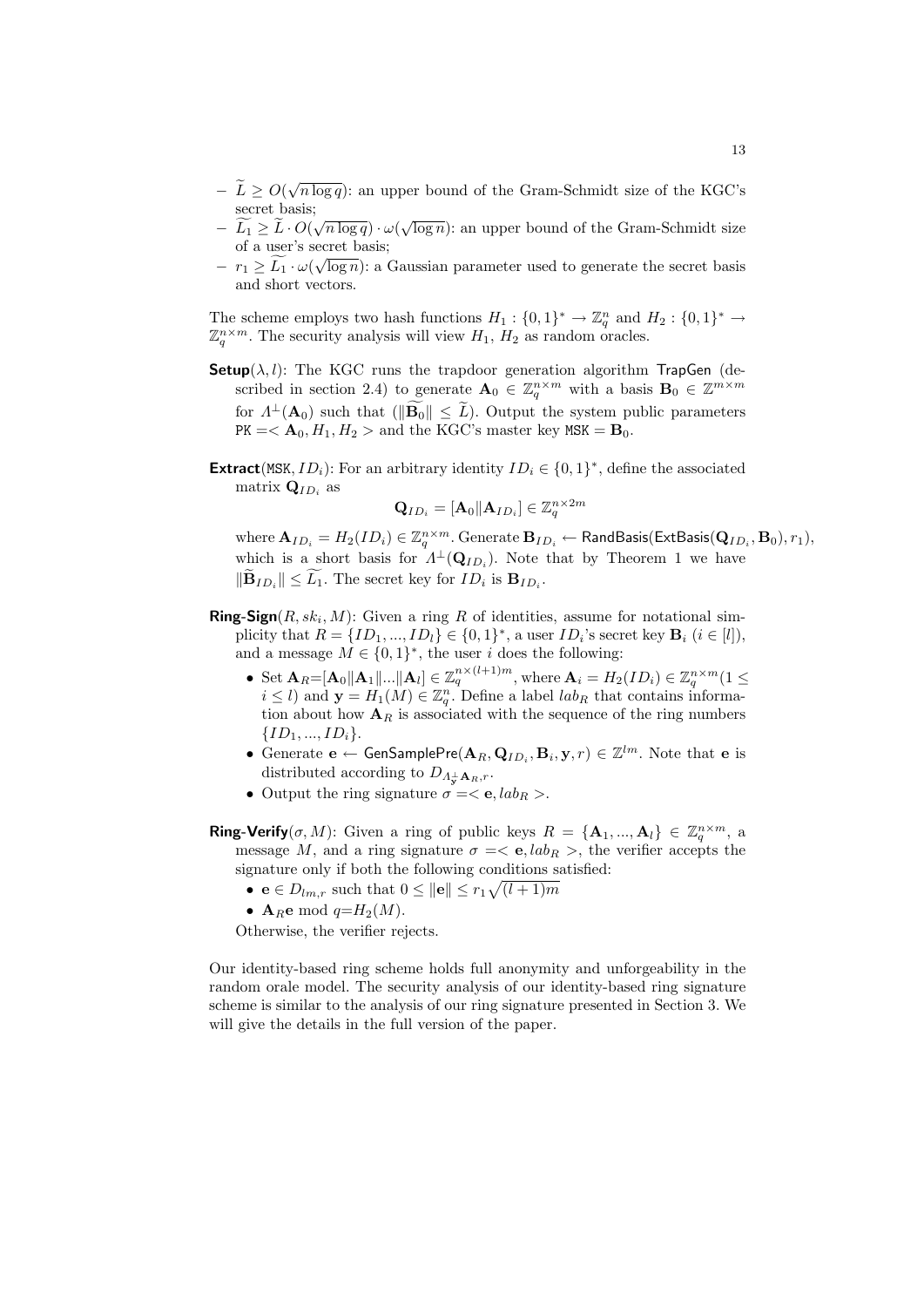#### 4.2 Identity-Based Ring Signature in the Standard Model

Agrawal et al. [29] recently showed how to construct efficient IBE in the standard model based on LWE assumption. The construction involved two distinct trap doors in the security proof. Using the similar technique in [28,29] , we can modify our basic IBRS construction to obtain an identity-based ring signature scheme in the standard model as follows:

- $-$  The construction assumes that messages M are arbitrary string in  $\{0\} \times$  $\{0,1\}^d$ . Choose  $d+1$  independent matrix  $\mathbf{C}_0, ..., \mathbf{C}_d \in \mathbb{Z}_q^{n \times m}$ .
- − Each identity  $ID_i$  is presented as elements in  $\mathbb{Z}_q^n$  and then mapped to matrices in  $\mathbb{Z}_q^{n \times n}$  using an encoding function  $H_2$ :  $\mathbb{Z}_q^n \to \mathbb{Z}_q^{n \times n}$  (defined in [29]).
- − In the algorithm Setup, the KGC selects two uniformly random matrices  $E_0, E_1 \in \mathbb{Z}_q^{n \times m}$ . For an arbitrary identity  $ID_i \in \mathbb{Z}_q^n$ , define  $\mathbf{Q}_{ID_i}$  $[\mathbf{A}_0 \|\mathbf{E}_0 + H_2(I_D) \mathbf{E}_1] \in \mathbb{Z}_q^{n \times 2m}$ . As in the basic IBBE in section 3, a trapdoor for  $\mathbf{A}_0$  is used as the master secret and enables one to generate private keys for  $\mathbf{Q}_{ID_i}$ .
- − In order to sign a message  $M \in \{0\} \times \{0,1\}^d$  for a ring  $R = \{ID_1, ..., ID_l\}$ , the user  $ID_i(i \in [l])$  does the following:
	- **•** Set  $\mathbf{C}_m = \sum_{i=0}^{d} (-1)^{M[i]} \mathbf{C}_i$ .
	- Let  $\mathbf{A}_R = [\mathbf{A}_0 || \mathbf{E}_0 + H_2(ID_1)\mathbf{E}_1 ||... || \mathbf{E}_0 + H_2(ID_l)\mathbf{E}_1 || \mathbf{C}_m]$
	- Generate  $\mathbf{e} \leftarrow \mathsf{GenSamplePre}(\mathbf{A}_R, \mathbf{Q}_{ID_i}, \mathbf{B}_i, 0, r) \in \mathbb{Z}^{(l+2)m}$ . Note that  $\mathbf{e}$ is distributed according to  $D_{A^\perp \mathbf{A}_R,r}.$
- − The verifier accepts the signature only if both the following conditions satisfied: p
	- $0 \leq ||\mathbf{e}|| \leq r$  $(l + t)m$
	- $\mathbf{A}_R \mathbf{e} = 0 \mod q$ .

Otherwise, the verifier rejects.

Security. The above IBRS scheme holds full anonymity and unforgeability in the standard model. The security analysis is similar to the analysis of our ring signature presented in Section 3. We will give the details in the full version of the paper.

# References

- 1. Abe, M., Ohkubo, M., Suzuki, K.: 1-out-of-n Signatures from a Variety of Keys. In: Zheng, Y. (ed.) ASIACRYPT 2002. LNCS, vol. 2501, pp. 415-432. Springer, Heidelberg (2002)
- 2. Au, M.H., Liu, J.K., Yuen, T.H., Wong, D.S.: Id-based Ring Signature Scheme Secure in the Standard Model. In: Yoshiura, H., Sakurai, K., Rannenberg, K., Murayama, Y., Kawamura, S.-i. (eds.) IWSEC 2006. LNCS, vol. 4266, pp. 1-16. Springer, Heidelberg (2006)
- 3. Alwen, J., Peikert, C.: Generating shorter bases for hard random lattices. In: Proc. of STACS 2009, pp. 75-86 (2009)
- 4. Ajtai, M., Dwork, C.: A public-key cryptosystem with worst-case/average-case equivalence. In: STOC, pp. 284-293 (1997)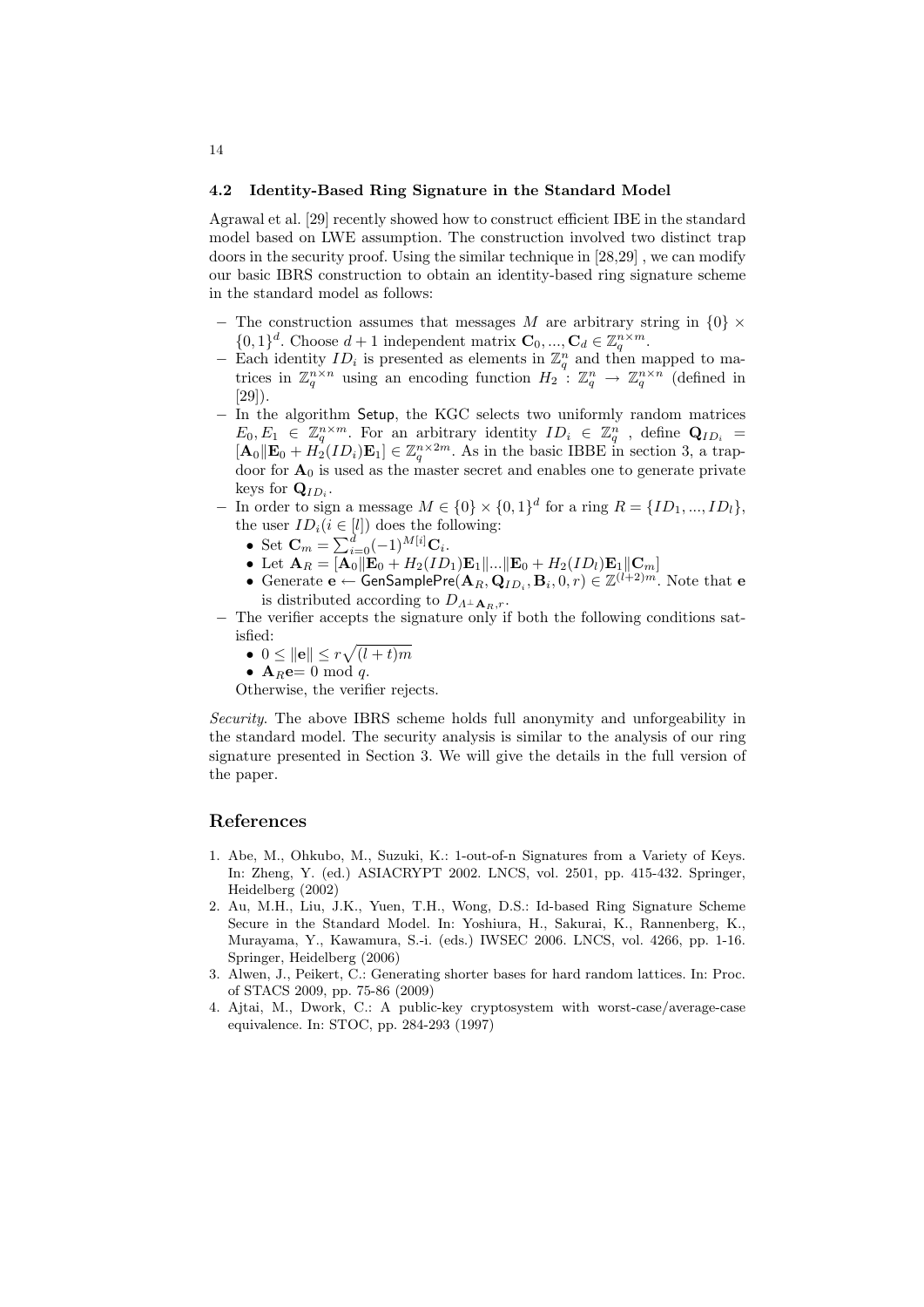- 5. Ajtai, M.: Generating hard instances of the short basis problem. In: Wiedermann, J., Van Emde Boas, P., Nielsen, M. (eds.) ICALP 1999. LNCS, vol. 1644, pp. 1-9. Springer, Heidelberg (1999)
- 6. Agrawal, S.,Boyen, S. Identity-based encryption from lattices in the standard model. In manuscript, 2009.
- 7. Bresson, E., Stern, J., Szydlo, M.: Threshold Ring Signatures and Applications to Ad-hoc Groups. In: Yung, M. (ed.) CRYPTO 2002. LNCS, vol. 2442, pp. 465-480. Springer, Heidelberg (2002)
- 8. Bender, A., Katz, J., Morselli, R.: Ring signatures: Stronger definitions, and constructions without random oracles. In: Halevi, S., Rabin, T. (eds.) TCC 2006. LNCS, vol. 3876, pp. 60-79. Springer, Heidelberg (2006)
- 9. Boneh, D., Franklin, M.K.: Identity-based encryption from the weil pairing. In: Kilian, J. (ed.) CRYPTO 2001. LNCS, vol. 2139, pp. 213-229. Springer, Heidelberg (2001)
- 10. Cash, D.,Hofheinz,D.,Kiltz,E.: How to delegate a lattice basis.In: Halevi, S. (ed.) CRYPTO rumption (2009). Cryptology ePrint Archive, Report 2009/351 (2009), http://eprint.iacr.org/2009/351
- 11. Cha, J.C., Cheon, J.H.: An identity-based signature from gap Diffie-Hellman groups. In: Desmedt, Y.G. (ed.) PKC 2003. LNCS, vol. 2567, pp. 18-30. Springer, Heidelberg (2002)
- 12. Chow, S.S.M., Yiu, S.M., Hui, L.C.K.: Efficient Identity Based Ring Signature. In: Ioannidis, J., Keromytis, A., Yung, M. (eds.) ACNS 2005. LNCS, vol. 3531, pp. 499-512. Springer, Heidelberg (2005)
- 13. Chow, S.S.M.,Wei, V.K., Liu, J.K., Yuen, T.H.: Ring Signatures without Random Oracles. In: ASIACCS'06: Proceedings of the 2006 ACM Symposium on Information, Taipei, Taiwan. Computer and Communications Security, pp. 297-302. ACM Press, New York (2006)
- 14. Cocks, C.: An identity based encryption scheme based on quadratic residues. In: IMA Int. Conf., pp. 360-363 (2001)
- 15. Delerabl'ee, C.: Identity-Based Broadcast Encryption with Constant Size Ciphertexts and Private Keys. In: Kurosawa, K. (ed.) ASIACRYPT 2007. LNCS, vol. 4833, pp. 200-215. Springer, Heidelberg (2007)
- 16. Gentry, C.: Practical Identity-Based Encryption Without Random Oracles. In: Vaudenay, S. (ed.) EUROCRYPT 2006. LNCS, vol. 4004, pp. 445-464. Springer, Heidelberg (2006)
- 17. Gentry, C., Peikert, C., Vaikuntanathan, V.: Trapdoors for hard lattices and new cryptographic constructions. In: STOC, pp. 197-206 (2008)
- 18. Herranz, J., Saez, G.: Forking lemmas for ring signature schemes. In: Johansson, T., Maitra, S. (eds.) INDOCRYPT 2003. LNCS, vol. 2904, pp. 266-279. Springer, Heidelberg (2003)
- 19. Herranz, J., Saez, G.: New Identity-based Ring Signature Schemes. In: Lopez, J., Qing, S., Okamoto, E. (eds.) ICICS 2004. LNCS, vol. 3269, pp. 27-39. Springer, Heidelberg (2004)
- 20. Liu, D.Y.W., Liu, J.K., Mu, Y., Susilo, W., Wong, D.S.: Revocable ring signature. J. Comput. Sci. Technol. 22(6),785-794, 2007.
- 21. Micciancio, D., Regev, O.:Worst-case to average-case reductions based on Gaussian measures. SIAM J. Comput. 37(1), 267-302 (2007); Preliminary version in FOCS 2004
- 22. Peikert, C.: Bonsai Trees:Arboriculture in Lattice-Based Cryptography. In manuscript, 2009.